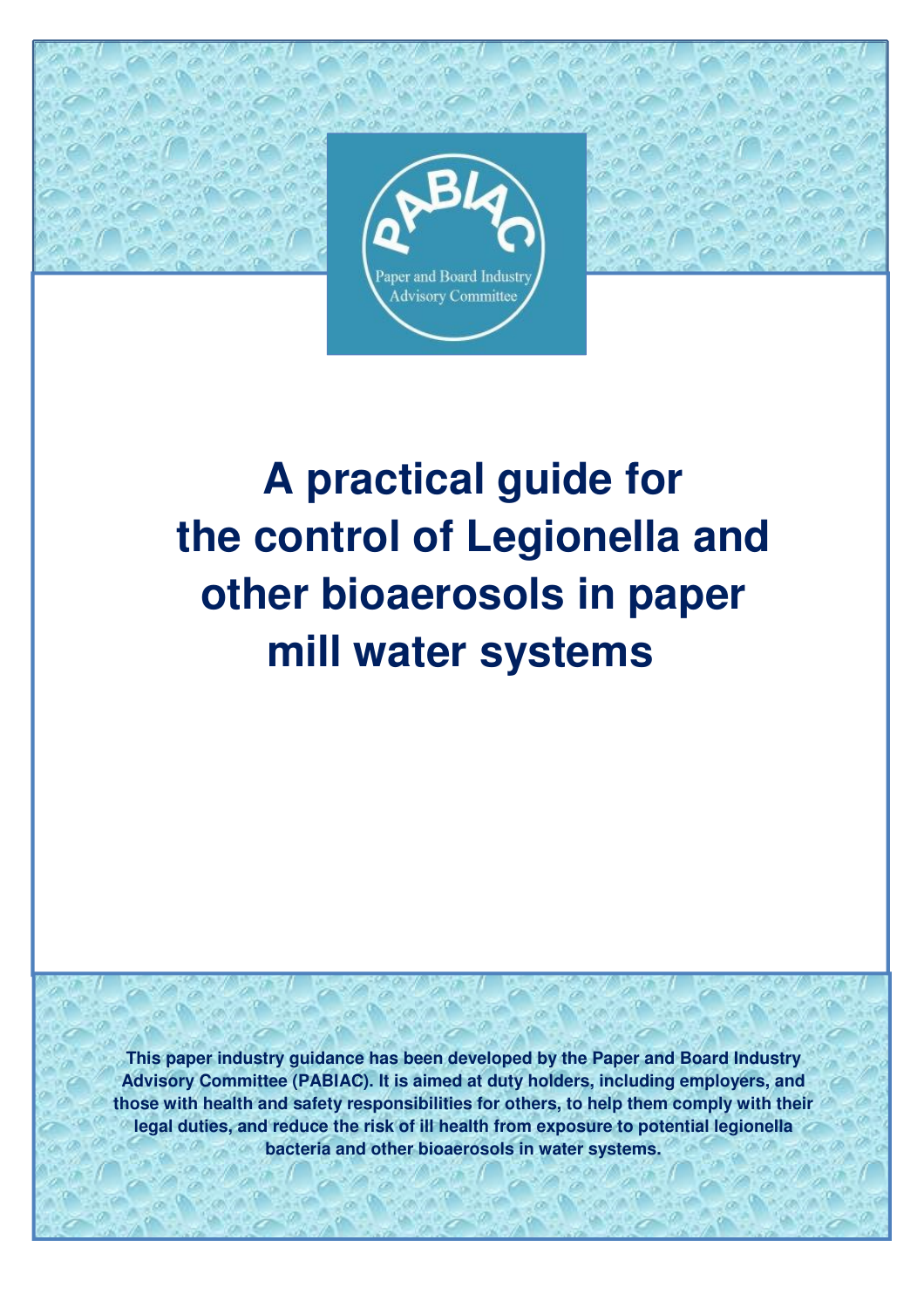The guidance is not intended to be a substitute for a suitable and sufficient risk assessment or a scheme of control. All duty holders will still have to ensure that controls appropriate to the level of risk in their workplace are taken into consideration including those suggested in this guidance.

Following this industry guidance is not compulsory, unless specifically stated, and you are free to take other action. However, the reader is reminded that certain regulatory requirements do apply as identified within the text of this guidance.

#### **Contents**

Acknowledgements

Foreword

- 1 Introduction
- 2 Scope
- 3 Background
- 4 Health and Safety Executive Research Report Overview
- 5 Legionella
- 6 What you need to do
- 7 Other sources of information
- 8 Appendices

#### **Acknowledgements**

Members of the working group:

Arjowiggins, Chartham - Jim Body Aylesford Newsprint - Paul Marshal Confederation of Paper Industries - Andrew Braund Confederation of Paper Industries - Debbie Stringer De La Rue, Overton - Rachel Ford DS Smith Paper - Matthew Nixon Health and Safety Executive - Kirsty Storer Health and Safety Executive - Judith Botwood Health and Safety Executive - Samantha Lord James Cropper PLC - Mark Lowther James Cropper PLC - Sean Ryan Nalco - Howard Barnes Palm Paper Ltd - Robin Linney Saica Paper Mill - Karen Gilbert SCA Hygiene - Alana Corbett Smurfit Kappa SSK - Kate Fiddy Solenis - Chris Wilding UPM Kymenne - Daniel Johnson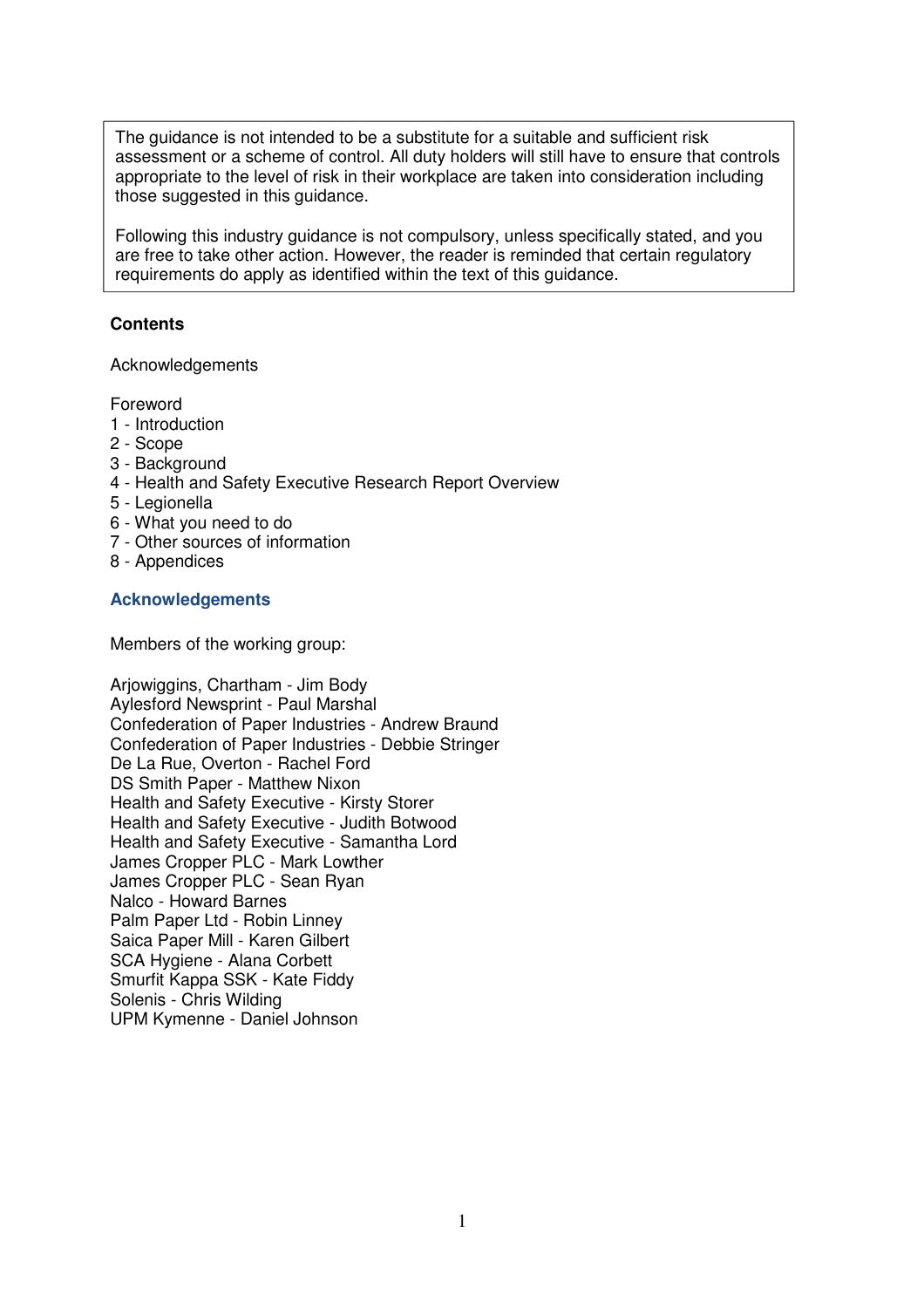## **Foreword**

The Health and Safety Executive (HSE) was involved with PABIAC in producing this guidance. HSE endorses the guidance, as it follows a sensible and proportionate approach to managing health and safety.

#### **1. Introduction**

1.1 There is a requirement under the Control of Substances Hazardous to Health Regulations 2002 (as amended) (COSHH), together with the associated Approved Code of Practice, for employers to assess the risks of exposure to biological agents (micro-organisms) and either prevent exposure (where reasonably practicable) or control it adequately.

1.2 HSE have issued the ACoP L8 'The control of legionella bacteria in water systems', and a series of technical guidance documents (HSG 274).

1.3 HSG 274 Part 1. Gives alert and corrective actions levels based on total bacteria concentrations. However, these levels are not directly applicable to the situation in paper mill process waters.

1.4 HSG 274 Part 3. The control of legionella bacteria in other risk systems is relevant and the advice contained is to conduct a risk assessment of each water system and, depending on the findings, implement a control scheme, including the provision for monitoring, inspection and testing.

1.5 This PABIAC guidance gives further practical advice **specific to the paper sector** on how to assess and control the risk of legionella within the papermaking process in relation to HSG 274 Part 3.

#### **2. Scope**

2.1 The guidance applies specifically to the papermaking process and includes: water, recycled water, spraying, atomisers, stock preparation and tanks, wet end, press sections, chemical control, and management systems.

2.2 It applies where water is stored or used, and where there is a means of creating and transmitting breathable water droplets (aerosols), thus causing a reasonably foreseeable risk of exposure to legionella bacteria and other bioaerosols (e.g. other bacteria, fungi and endotoxins) derived from process waters.

2.3 This guidance does not address microbiological risks through other exposure routes e.g. ingestion, skin contact, although the measures in place to control *Legionella* would also serve to control inhalation exposure to other bioaerosols derived from process waters.

Additionally, there may be other exposures to bioaerosol that are non-process water derived; in both cases these would also be subject to the requirements of the COSHH Regulations.

#### **Areas outside of scope and not included in this guidance:**

- Corrugating and recycling sectors.
- Cooling towers, evaporative condensers (existing HSE guidance in place HSG 274 Part 1.)
- It doesn't cover hot and cold water system issues such as normal showers, hot and cold taps, etc. (existing HSE guidance in place – HSG 274 Part 2.)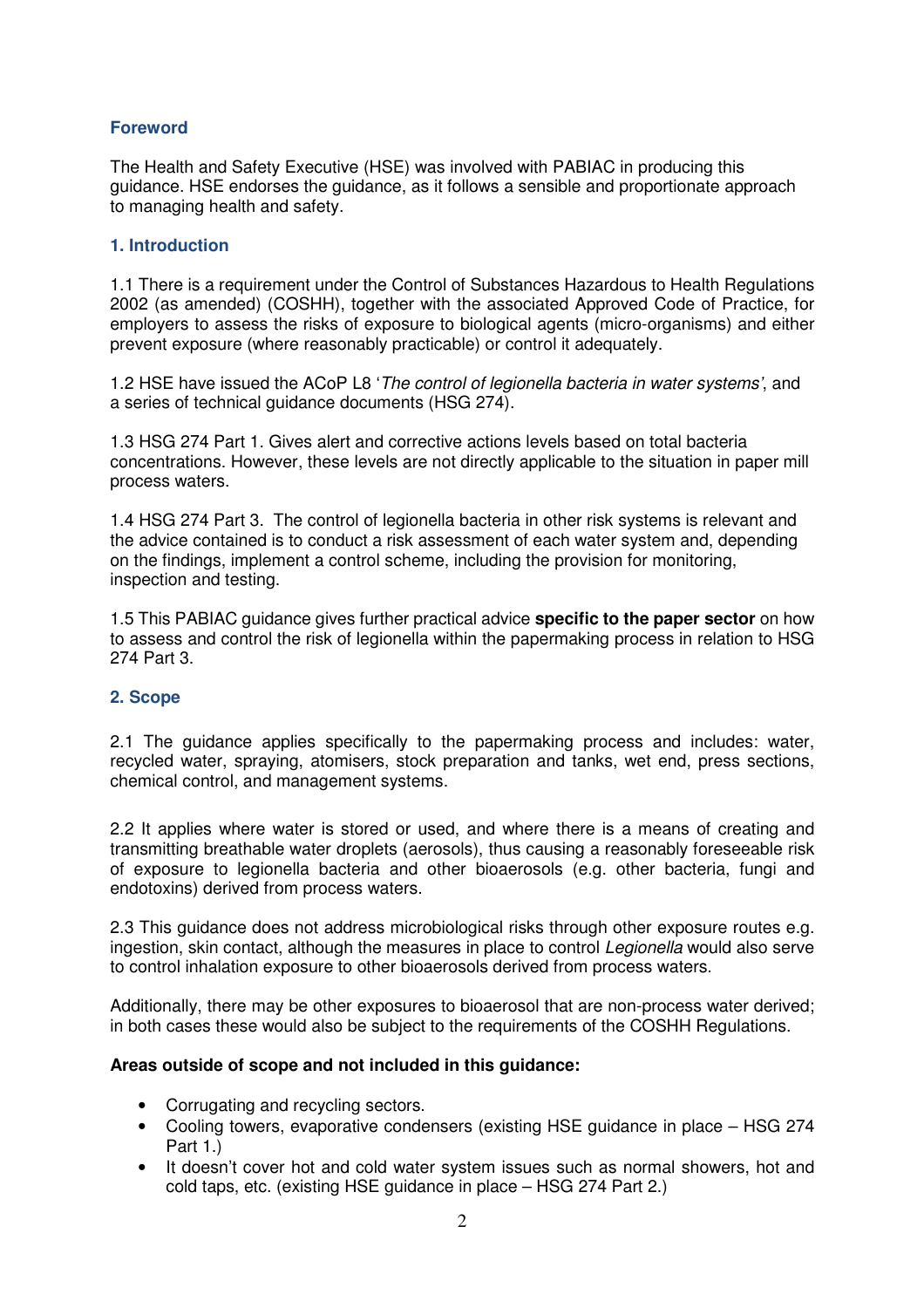- Fire suppression systems, safety showers (existing HSE guidance in place HSG 274 Part 3.)
- Waste water systems.
- Other bacterial contamination (except where directly relevant to Legionella control)
- Engineering workshops.

2.4 Effluent treatment is outside the scope of this guidance. However, returned treated water is considered a water source within the scope of the guidance and environmental impacts are considered within the context of the control measures which can be applied.

## **3. Background**

3.1 In 2015, a total of 382 confirmed cases of Legionnaires' disease were reported in residents of England and Wales, of these 191 (50.0%) cases were considered to have been exposed in the community, 177 (46.3%) cases were associated with travel abroad and 14 (3.7%) had links to a healthcare facility (nosocomial). A total of 35 clusters and outbreaks were identified in 2015.

https://www.gov.uk/government/uploads/system/uploads/attachment\_data/file/562685/LD\_an nual report 2015 final pdf In Scotland, there are about 20-40 cases of Legionnaires' disease a year, in Northern Ireland about 5 per year and around half of these are travelassociated.

3.2 There have been **no** reported cases of Legionnaires' disease in the UK associated with the papermaking process. This is despite conditions being conducive to *Legionella* growth and the presence of potential aerosol generating processes/tasks, which could create an exposure risk.

3.3 The process of manufacturing paper involves the use of large volumes of recycled process water, which could be susceptible to contamination by micro-organisms. Such systems may also provide the ideal conditions (nutrients, temperature and stagnation/low flow rates) for micro-organisms to grow at the various stages of the paper manufacturing process. This can lead to slime formation on the surfaces of equipment such as tanks, machine framework or pipework and the subsequent contamination in the water phase. Combined with the possibility that an aerosol maybe be produced, there is a potential risk present that should be assessed and controlled.

#### **4. Health and Safety Executive Commissioned Research Report – 'The Microbiology of Paper Mill Process Waters'**

4.1 While there are clear circumstances in which bacteria will grow in large numbers in the papermaking process, what was not clear, was whether there was the potential for Legionella bacteria to proliferate in the process water used in paper mills. In 2015, the HSE commissioned research into microbial populations typically present in papermaking process waters. One of the aims of the project was to assess whether Legionella bacteria could multiply in the process water, and if so, to what levels.

4.2 The research was a collaborative approach with HSE Science Division Microbiology Team (SD), the Food and Environment Research Agency York (Fera) and Public Health England Porton Down (PHE), and nine paper mills, of varying sizes and product type, volunteered to participate in the research.

4.3 On-site sampling and conventional culture-based analysis was undertaken by SD, bacterial population profiling using Next Generation Sequencing (NGS) was undertaken by Fera, and Legionella detection was undertaken by PHE, comparing culture and quantitative polymerase chain reaction (qPCR), with the same process used for the detection of Legionella by NGS.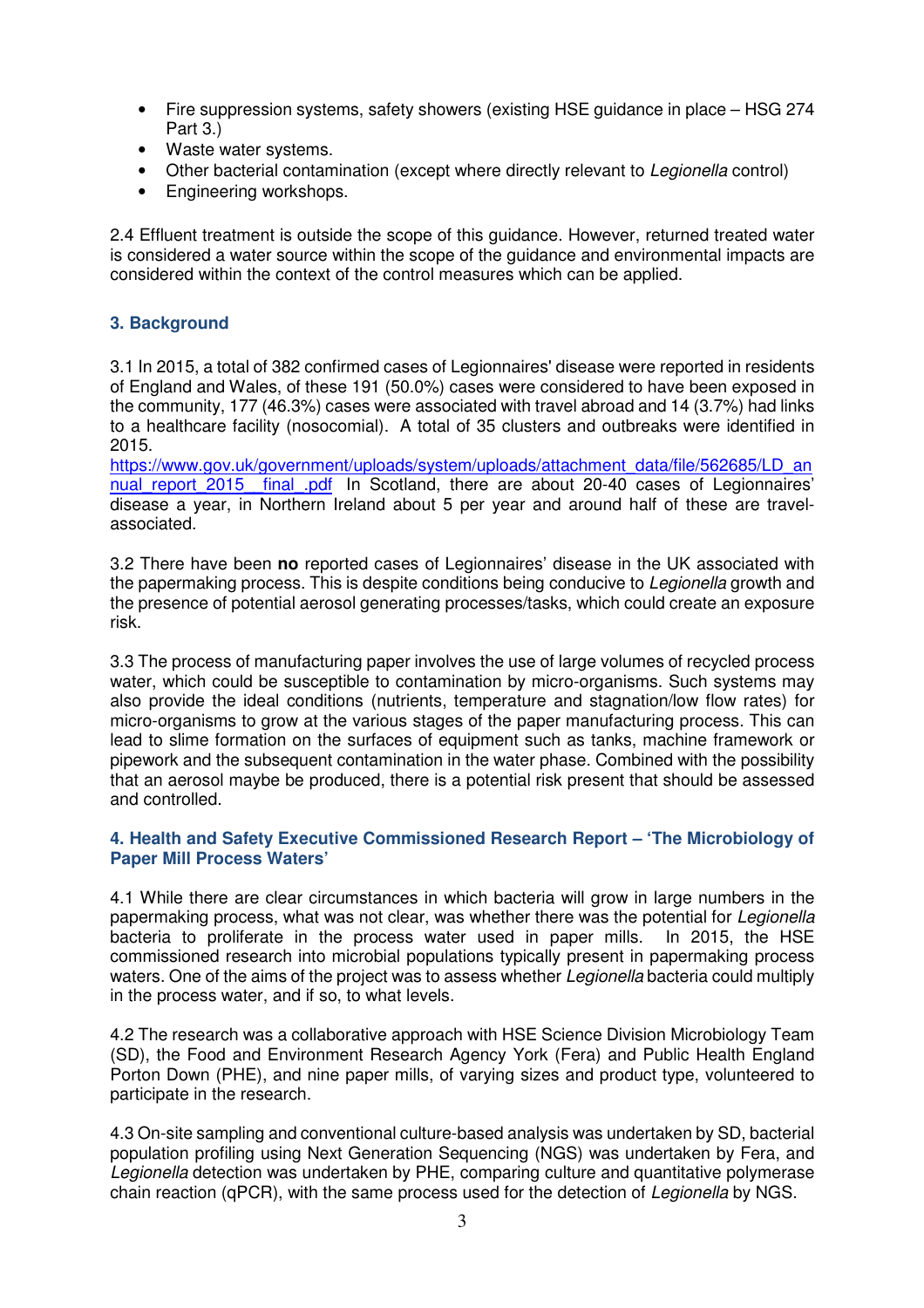4.4 Most process water samples taken from the nine mills tested negative by culture for Legionella but positive for Legionella by qPCR. This showed that Legionella DNA was present, although not necessarily as living bacteria. There was **no clear evidence** that Legionella bacteria were multiplying in the papermaking process when comparing levels in **all** source waters tested with **all** process waters tested. However, there were some process waters e.g. headbox and water for discharge where average levels of Legionella detected by qPCR were several orders of magnitude greater than those in source waters.

4.5 Process water from all mills sampled revealed levels of bacteria in excess of 1 million colony forming units (cfu) per millilitre and often greater than 10 million cfu/ml. Although there is no health based implication in these values, they are indicative of heavy bacterial contamination and the reason why this guidance is also relevant to controlling exposure to other bioaerosols derived from process waters. This will include endotoxins which are a breakdown product of the cell walls of some bacteria when they die, inhalation exposure can be associated with 'flu' like symptoms.

4.6 Measures such as biocide addition, currently undertaken by paper mills primarily for machine cleanliness, operability and product quality purposes, may contribute to the suppression of Legionella and other bacteria growth.

HSE Research Report The Microbiology of Paper Mill Process Waters will be available at http://www.hse.gov.uk/research/rrhtm/

#### **5. Legionella**

5.1 Legionella bacteria are aquatic organisms and are common throughout nature. They thrive in warm, low flow or still waters (typically between 20-45 $\degree$ C) where there is a good supply of nutrients.

5.2 The bacteria are dormant at temperatures below 20°C and do not survive above 60°C. (Source: HSE**)** The presence of biofilms/algae, sediment, scale and organic matter in the water harbours and provides favourable conditions for growth.

5.3 Inhaling contaminated aerosol or spray containing Legionella bacteria can lead to a spectrum of diseases, (known collectively as Legionellosis) ranging from short, febrile illnesses to serious pneumonia. Cases of pneumonia are classified as Legionnaires' disease, which has a fatality rate of approximately 10-15%.

5.4 The papermaking process uses large volumes of water which is contained and recycled, which makes it susceptible to contamination by a large and diverse population of microorganisms. The constant introduction of fresh water into the process, whether from a natural source or public mains, will continue to provide a nutrient source. Therefore, any system/piece of equipment if it contains or uses water ought to be considered a potential for legionella bacteria to proliferate.

#### **Conditions suitable for microbiological (legionella) multiplication / growth**

5.5 Paper mills and machines (by their very nature) offer warm conditions, microbiological nutrients, possible water stagnation etc. and may provide suitable microbiological growth conditions.

## **Aerosol Creation**

5.6 The papermaking process has a multitude of areas where water is sprayed, aerosolised and splashed, all of which could create an aerosol which could be inhaled.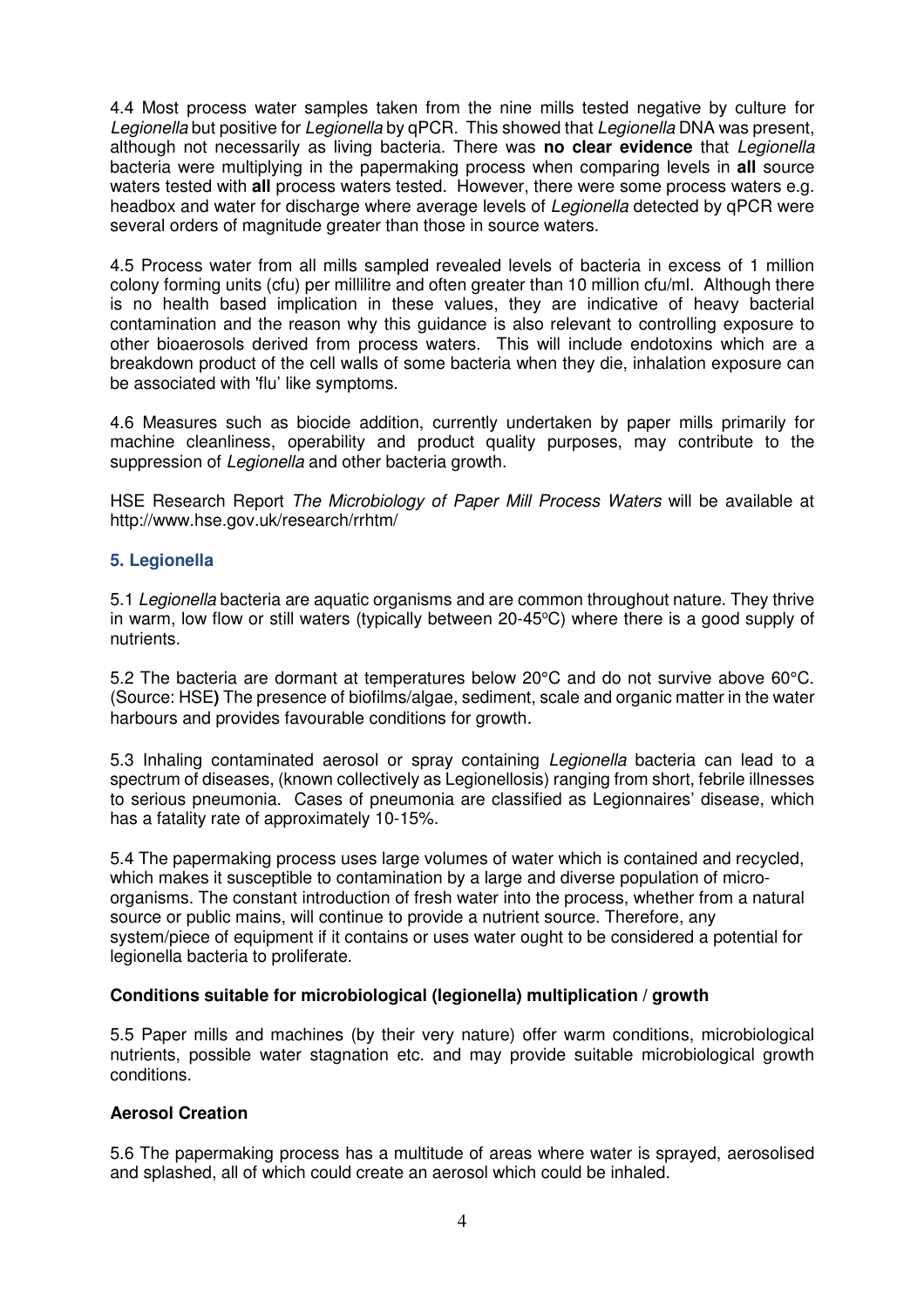#### **Susceptible Individuals**

5.7 Not everyone exposed to the organism will go on to develop disease, but those with underlying health problems or respiratory disease are more susceptible. Other factors which may contribute to increased susceptibility include being male, over 45 years old, or being a smoker or a heavy drinker.

## **HSG 274 Part 3 - 3.5**

Any water system that has the right environmental conditions could potentially be a source for the growth of microorganisms, including legionella bacteria. **There is a reasonably foreseeable legionella risk if the water system has a combination of the following factors**:

- The presence of legionella bacteria in the system, either introduced via the water supply and/or via external contamination;
- Conditions suitable for colonisation and multiplication of the bacteria, for example, the water temperature in all or some parts of the system may be between 20-  $45^{\circ}$ C:
- Where water is stored or recirculated:
- Deposits and materials that are source of nutrients for the organism and support bacterial growth, such as contaminants from the surroundings or process including rust, sludge, scale, organic matter and biofilms;
- A means of creating and spreading breathable droplets (aerosols);
- The presence of susceptible people who may be exposed to those aerosols.

**HSE Guidance: The control of legionella bacteria in water systems – ACOP and Guidance on the regulations: 4th Edition 2013 (L8)**

To comply with their legal duties, employers and those with responsibilities for the control of premises should:

- identify and assess sources of risk this includes checking whether conditions are present which will encourage bacteria to multiply, e.g. is the water temperature between 20-45 $\degree$ C; there is a means of creating and disseminating breathable droplets, e.g. the aerosol created by the process or through a routine or non – routine activity; and if there are susceptible people who may be exposed to the contaminated aerosols, including members of the public
- prepare a scheme for preventing or controlling the risk;
- implement, manage and monitor precautions if control measures are to remain effective, then regular monitoring of the systems and the control measures is essential. Monitoring of general bacterial numbers can indicate whether microbiological control is being achieved. Sampling for legionella is another means of checking that a system is under control;
- keep records of the precautions and;
- appoint a person to be managerially responsible.

#### **6. What you need to do**

6.1 In many cases, paper mills will be operating regimes and procedures designed to enhance production and minimise down time. It is recognised within the industry that a significant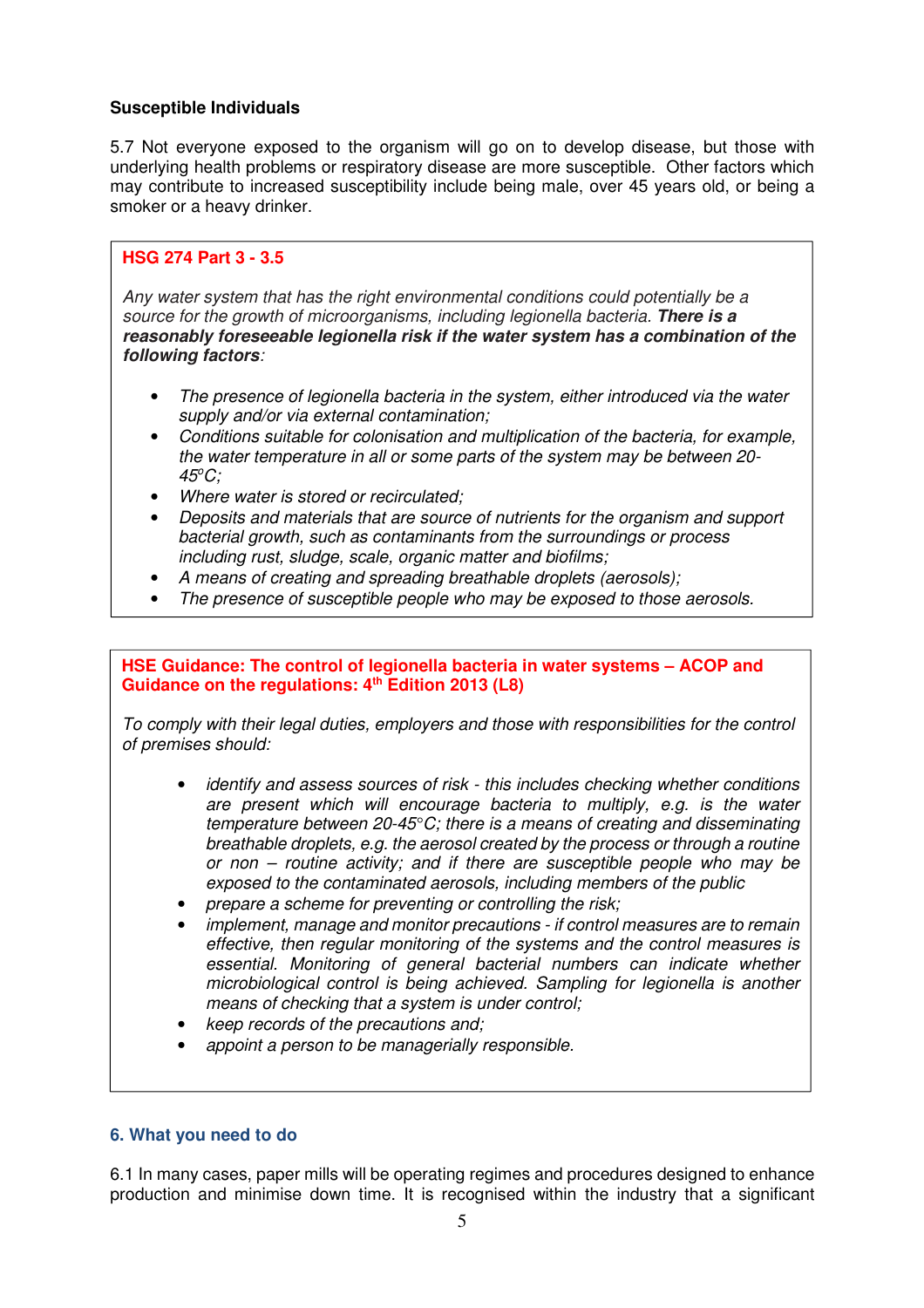negative impact is experienced if the machines are not kept clean and free of microbiological slime build up. If not controlled, this slime can lead to sheet breakages, pipe / pump blockages, reduced heat transfer and poor product quality. Therefore, most paper mills will have procedures in place to control bacteria in addition to keeping the machine and processes clean and efficient.

All the above, in controlling micro-biological levels, may contribute to the control of Legionella bacteria. However, such steps alone will **NOT** satisfy the full legal requirements for managing the risk and controlling Legionella bacteria under the HSE L8 ACOP and Guidance on the regulations Legionnaires' disease 'The control of legionella bacteria in water systems'.

Guidance on the requirements are covered further in this section.

6.2 **Duty Holder** - If you have identified that there is a foreseeable legionella risk on site, the duty holder (the employer / company director) needs to ensure that suitable controls are put in place, correctly managed and records kept.

6.3 **Responsible Person** - To support the duty holder in this function, the responsible person is appointed and is the individual who needs to have day to day managerial responsibility.

6.4 The responsible person may be the duty holder themselves, an employee of the duty holder, or an external contractor (e.g. a facilities management contractor). When appointing a responsible person, it is important to ensure they have **sufficient authority, competence and knowledge of the installation, including an understanding of the papermaking process,**  to ensure all control measures are put in place, and are carried out in a timely and effective manner. They should also have an understanding of Legionella risks and the control measures they will be implementing.

6.5 The responsible person (and nominated deputy) will typically manage the Legionella control process and support the duty holder in their obligation to meet the requirements of the relevant regulations (Health and Safety at Work etc. Act 1974, Management of Health and Safety at Work Regulations 1999, Control of Substances Hazardous to Health Regulations 2002), and this should include: -

- The Legionella risk assessment, including organisation and monitoring the system.
- Creation of a written control scheme.
- Implementation, management and review of the scheme.
- Creation / management of a record keeping system.
- Competency of persons involved in the control scheme

#### **Legionella Risk Assessment**

6.6 All paper mills that meet the above 'foreseeable risk' criteria should **as a legal requirement** have undertaken a **legionella risk assessment**. This should consider risks from all water systems and applications on site (e.g. including cooling towers, hot and cold water systems).

**NB:** In the context of this guidance, undertaking a risk assessment relates only to process water systems.

A risk assessment should also detail measures to prevent or control the risk of exposure to Legionella bacteria and these should be considered when putting in place a written control scheme.

6.7 Given the importance of this risk assessment from a legal standpoint and as a means of identifying control measures, and given the complexity of paper mill operations, it is likely that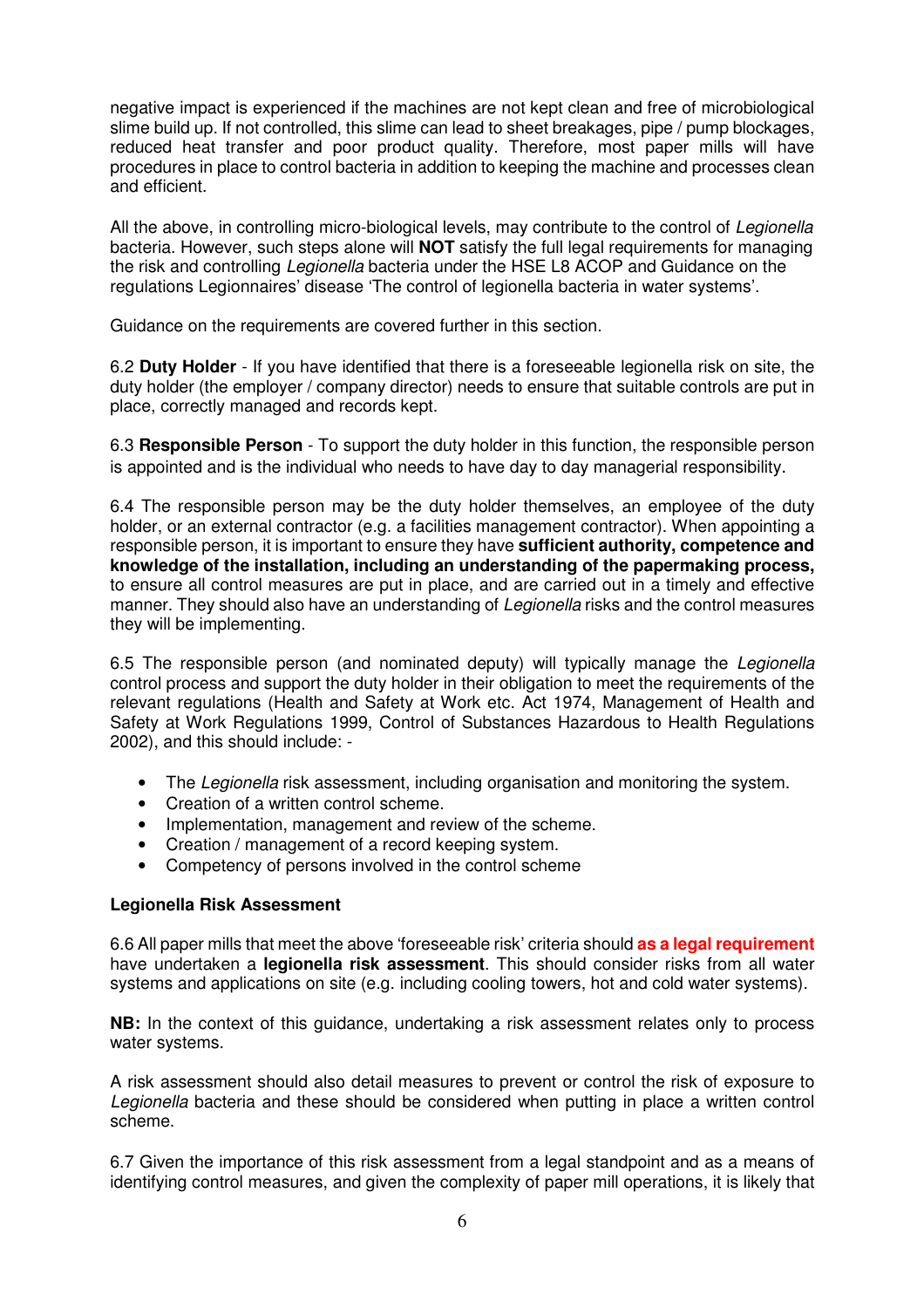in most cases you will need to appoint someone from outside the organisation. A specialist in Legionella risk assessment, particularly with paper mill experience, will bring the right skill set and give credibility to the outcome. In such circumstances, the duty holder should take all reasonable steps to ensure the competence of those carrying out the work. Further information on choosing a competent third party person/organisation and more can be found on the HSE website at http://www.hse.gov.uk/legionnaires/faqs.htm

6.8 A team based approach with a combination of skills should be considered to ensure understanding of all aspects of the process, including the tasks that are undertaken, and to implement suitable controls. Providing everyone is suitably informed, instructed, trained and assessed, a typical team may include some of the following positions: Technical manager, experienced process operator, engineer / maintenance, supervisor / team leader and a safety or employee representative etc. In some cases, a representative of the service provider used on site may be asked to join this team as their skill set (e.g. water treatment) will complement the skills of other nominated personnel.

## **Sources of risk in the papermaking process**

6.9 Significant quantities of water are used in the papermaking process. The water can be from a range of sources; typically abstracted from rivers or groundwater (boreholes) with some water supplies topped up or sourced entirely from mains water supplied by utility companies. Water can be, depending on the final product, used many times i.e. recycled within the process. At various stages water will contain secondary material; fibres, fines, fillers. The temperature of the water is often elevated, to meet the required temperature for paper manufacture. Water stored in tanks and pipes may be stagnant or at low flow for periods of time.

6.9.1 Therefore the risk factors include:

- Water that is stored and/or recirculated
- Water in the growth temperature range of 20ºC 45ºC
- Nutrients biofilm/algae, paper fines, fibres etc.
- Rust and scale
- Production of an aerosol/spray/mist

6.9.2 The following areas of the process are likely to include the above risk factors. However, this list is not exhaustive:

- De-inking
- Stock prep: Recycled material
- Stock prep: Virgin material
- Stock approach
- Former section
- Wire section
- Press section
- Size press
- **Drver section**
- **Finishing**
- Water for discharge

6.9.3 Within the process areas, consideration should be given to at least the following areas:

- Water showers used in the process e.g. felt and wire cleaning showers, doctor lubrication showers, ceramic lubrication showers, roll lubrication showers etc.
- Applications where water is used for cutting e.g. edge cutters on the paper machine, water jet slitters in finishing.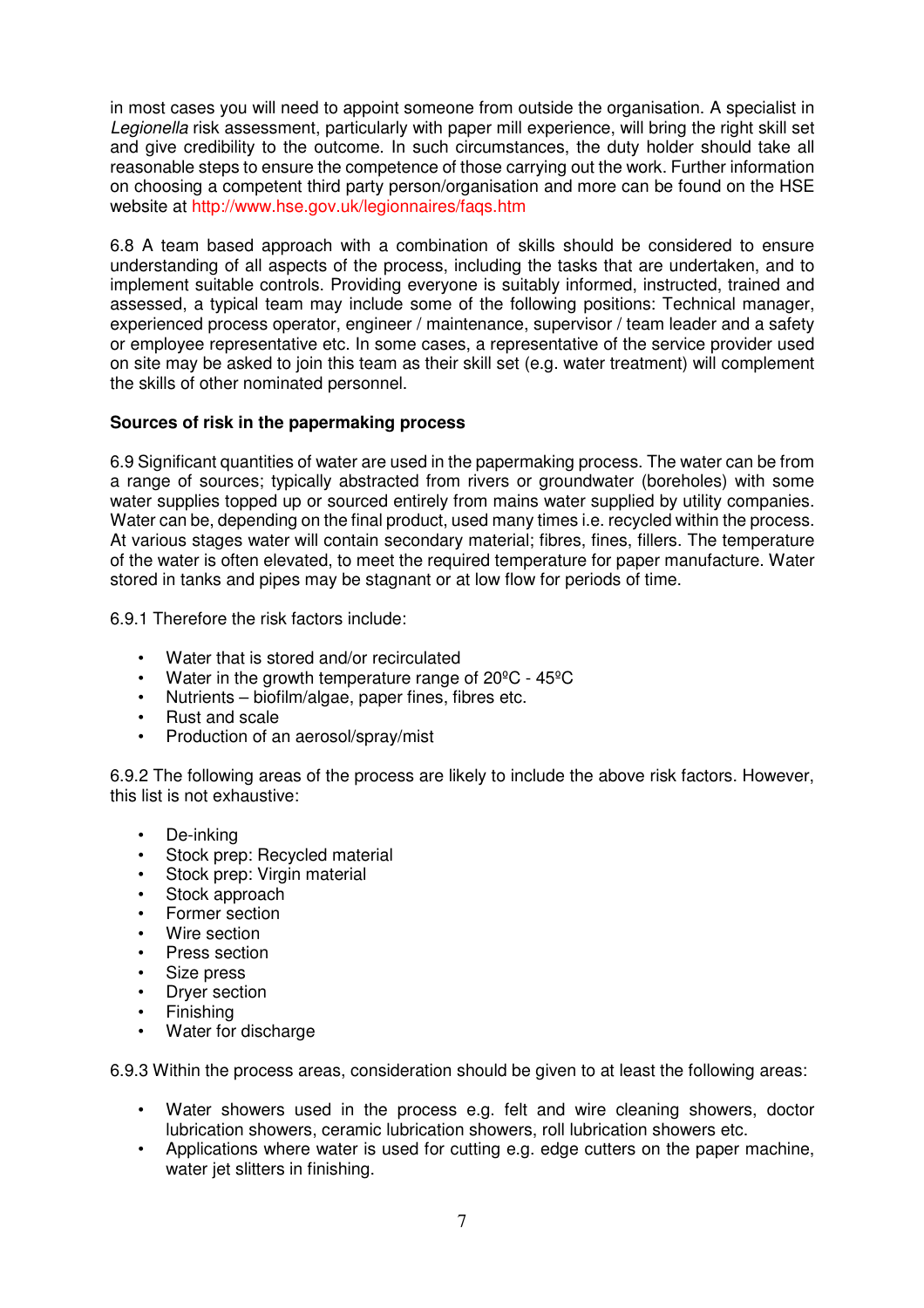- Equipment and plant that is not run all the time i.e. broke tanks, pulpers, refiners and all associated pipework etc.
- The use of wash down hoses and power washers during cleaning on the run, and general clean downs, particularly if using recycled water.
- The mist and aerosols generated around the paper machine former, headbox, wire and press section.
- Any leaks from pipework, pumps, tanks etc.
- Atomiser nozzles used to control dust or humidity.

6.10 The risk from exposure will normally be controlled by measures which do not allow the proliferation of Legionella bacteria in the system and, where practicable, by reducing exposure to water droplets and aerosol. When identifying controls, consideration of all aspects of the process, from start-up commissioning to decommissioning of the machine prior to a planned or unplanned shut-down need to be considered. Controls will often be a range of measures rather than just one to manage the risks in the process.

6.10.1 Where practicable within the papermaking process, controls may include the following:

- Minimising the release of aerosol / mist / sprays.
- Avoidance of water temperatures and conditions that favour the proliferation of Legionella bacteria and other micro-organisms – i.e. make it too hot or too cold.
- Use of water treatment techniques (including biocides) to maintain the cleanliness of the process water.
- Avoidance of water stagnation including removing dead legs in pipes etc.
- Avoidance of the use of materials that harbour bacteria and other micro-organisms, or provide nutrients for microbial growth.
- Maintenance and housekeeping programme for process equipment. i.e. paper machine, pumps, tanks etc.
- Minimise potential exposure to personnel for example, restrict access during cleaning operations.

6.11 It is important to note: when undertaking a Legionella risk assessment, as with any risk assessment, not only should consideration be given to the potential exposure areas within the papermaking process, but in addition within these areas, you should identify all routine and non-routine tasks which have the potential for exposing personnel to water droplets and aerosols. The combination of both the general and task related risk assessment for an area should identify what control measures you need to apply, and form part of your Safe System of Work.

An example of combining the two is given in Appendix 1.

#### **Prepare a written control scheme**

6.12 The written control scheme is an important document. It will evolve from the risk assessment process and should include the following items:

- A plan or schematic of any water systems and processes in use.
- How the systems should be operated safely: Control Strategies.
- How associated tasks can be undertaken safely with task based risk assessment where relevant.
- What precautions are to be taken: Control Strategies
- Any checks or inspections to be completed on the system: monitoring and control.
- What actions, short and long term, to be taken if there are any failures in the scheme.

6.13 Once the scheme has been created it is essential that it is put into place and followed. If it becomes apparent that aspects of the scheme are not possible or practical to follow, then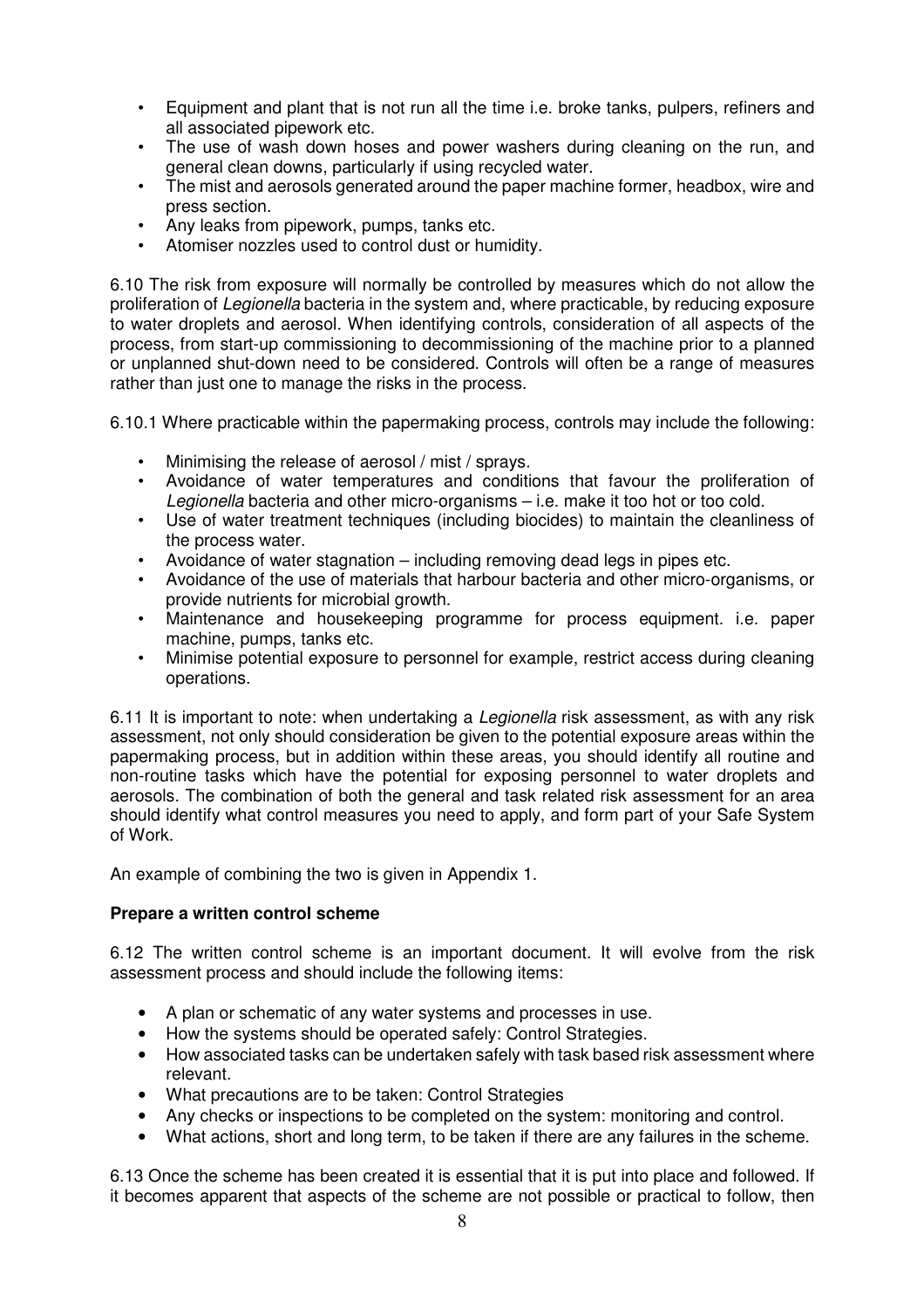the scheme must be reviewed to ensure that an alternative method of control can be put in place. The same would apply if monitoring demonstrates that a risk condition is different from what was originally stated or believed. Any changes to the scheme will require a review of the risk assessment to ensure that it remains valid.

6.14 For the written control scheme to remain effective it is important there is proactive management of the risk and effective communication pathways for all parties concerned.

## **Possible Risk Controls**

6.15 The appropriate control strategy will be derived from the risk assessment and should be based on limiting the favourable conditions for the growth of Legionella bacteria in the system and reducing exposure to water droplets and aerosol as outlined above. By applying simple, and in some cases low cost measures, the potential for growth and thereby the potential for exposure can be significantly reduced and appropriately controlled.

The control measures detailed below will also be applicable to the control of exposure to other bioaerosols derived from process waters.

## **Depending on your process one or more of these control strategies could be used**

## **a) Engineering control**

6.16 As a primary control strategy, consider whether the risk can be engineered out of the system. Examples include removing redundant pipework, enclosing tanks, reduce exposure to aerosols i.e. consider using extraction units or screening. Once you have engineered risks out of the system, consider and implement other control methods to manage any residual risk.

#### **b) Temperature control**

6.17 Temperatures in the range 20 - 45°C favour Legionella and other bacteria growth. Consider adjusting the operating conditions as a control factor to avoid temperatures within this range both for stored and moving water.

6.18 Where for operational purposes this is not possible, consider better insulation of pipes, tanks, processes etc. to ensure that cold water is more likely to stay cold (below  $20^{\circ}$ C) and hot water is likely to stay hot (above  $50^{\circ}$ C).

6.19 If you are relying on maintaining temperatures (either hot or cold) to manage the risks of Legionella, then you should implement a system of temperature monitoring and recording for all stored water.

#### **c) Minimising sources of nutrients**

6.20 Contamination of the water may arise from several sources including scale and debris build-up, sediment of process solids, i.e. recycled material, and environmental contaminants such as leaves, insects and other debris. Dirt and debris in the water helps support bacterial and algal growth, leading to the development of biofilms which are known to harbour Legionella bacteria.

6.21 Corrosion of storage and collection tanks, paper machine frame work, motors and pumps, bleed and drain valves etc. may also support growth by providing a surface to which the organisms adhere.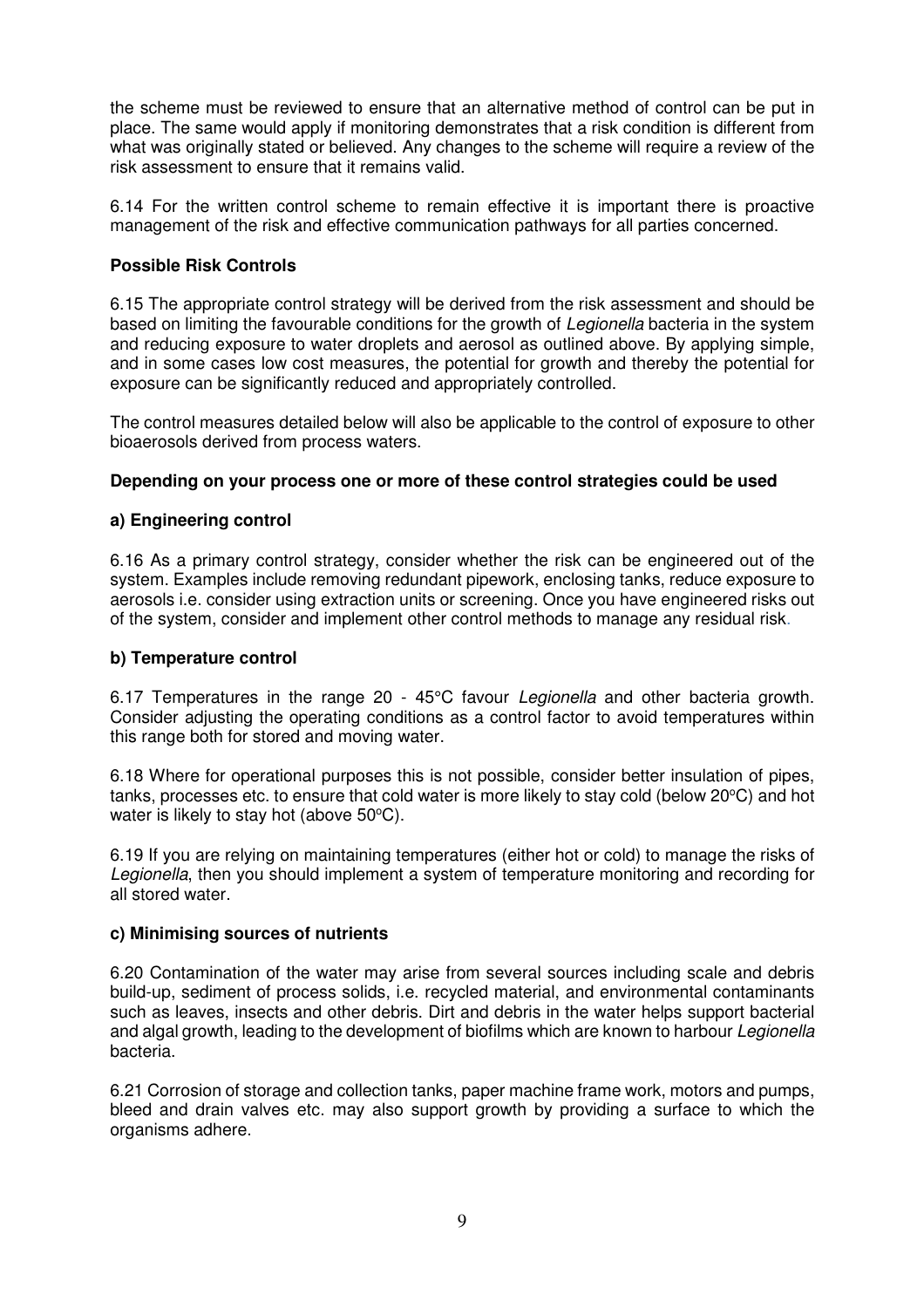6.22 To limit the build-up of contamination in the water system:

- Implement a system of inspection of storage / collection tanks to check for build-up of sediment and slime formation, biofilm/plant growth or signs of corrosion. (Do not forget to include equipment/plant that doesn't run all the time).
- Drain and clean where there is evidence of deposits, algal/plant growth and biofilm.
- Maintain storage / collection tanks to limit corrosion of internal surfaces.
- Consider using scale and corrosion inhibitors.
- Check spray nozzles on atomizers, showers, water receptacles i.e. doctor blade for evidence of scale build-up and clean where necessary but ideally, at least quarterly or as determined by the risk assessment (this may be more frequent if ambient temperatures are elevated and the nozzles become contaminated with fibre/filler deposits etc.).
- Ensure additive systems do not provide contamination due to such systems sitting idle for extended periods or due to failures in the cleaning regimes.

#### **d) Applying suitable and effective water treatment techniques.**

6.23 As part of the overall control scheme, consider an appropriate chemical treatment of the water system. If chemical treatment is required specialist advice should be sought.

6.24 Any biocide application should include a description of the manufacturer's data on the effectiveness of the biocide, particularly against Legionella and details of concentrations and contact times required to reduce bacterial counts. Any products added to the process system as part of a water treatment programme should be supplied with additional health and safety information for storage, handling, use and disposal. A COSHH assessment for their application should also be produced.

6.25 It should be noted that where chemical treatment is implemented, this will require a monitoring programme, including the recording of results and controls to ensure that the treatment chemicals are being dosed in line with the levels and settings from the storage tanks.

6.26 In addition, and as part of your programme, if the routine monitoring of aerobic bacteria indicates higher bacteria count or if there is an increasing trend, you should have a plan in place to bring the level back under control. This is sometimes referred to as an 'escalation' process and should consider all eventualities, not just failures in the water treatment programme.

6.27 Contact details of the service provider should be made available and consideration given to using 'Legionella Control Association' registered companies.

**NB:** Any water treatment programme forms part of the Legionella control regime. Subsequent changes to that programme (e.g. product, supplier etc.) are fundamental changes and should be assessed and recorded accordingly.

#### **e) Preventing stagnation**

6.28 Standing or slow circulating water increases the risk of microbial growth and is prone to heat gain. Water system capacities, in particular storage tanks, should be matched to the system demand to ensure adequate flow.

6.29 Where modifications are made to the process or plant, try to avoid creating any dead legs in the system. (NB: A dead leg is a length of water system pipework leading to a fitting through which water only passes infrequently when there is draw off from the fitting, providing the potential for stagnation.)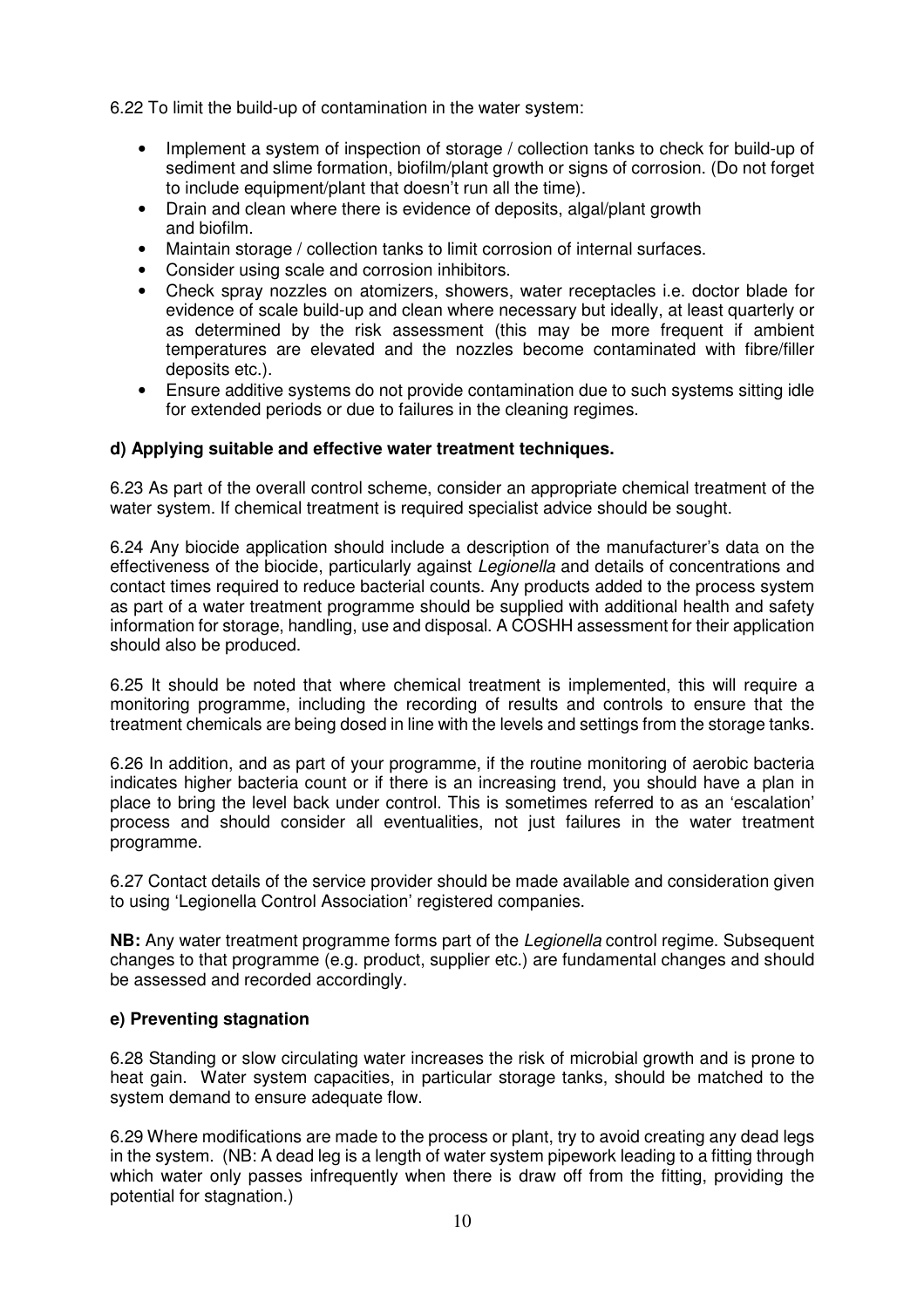6.30 When removing existing pipework, operational or 'blind ends'/ cap off the ends back to the main distribution to avoid creating a dead leg. (NB: A blind end is a length of pipe closed at one end through which no water passes.)

6.31 Where areas of stagnant water are identified (and can't be avoided) e.g. standby pipes, hose reels, water lines etc. a programme of regular cleaning, disinfecting or flushing (typically weekly but may be more frequent if the water is heavily contaminated) should be implemented. This should ensure the entire volume of water is flushed through.

6.32 Similarly, regularly flush through pipework containing remnants of fibre/ stock, especially to remove any deposition in valves etc.

## **f) System cleaning**

6.33 One of the key controls for *Legionella* is the ability to keep the surfaces of a system clean. The regimes seen within paper mills for production reasons require paper machines to be subject to a full shut down and a physical chemical clean. The use of high temperature or caustic cleans will assist in reducing microbial activity if undertaken thoroughly.

6.34 It is important to recognise that this activity can expose employees to sprays, splashes and localised aerosols and these tasks need to be considered as part of your risk assessment process, and included in the safe operating procedures. For example, hosing down with water may disturb old deposits within the process which in turn may create a risk of exposure. Even the water supplying the hoses may contain *Legionella*. Any subsequent controls will form a significant part of the control strategy for a paper machine and therefore the activity, the frequency and the procedures must be captured within the written control scheme as deviations from this could affect the risk.

An example of task related risk assessment for cleaning a tank is included in this document (Appendix 2.)

#### **Records and Record Keeping**

6.35 COSHH requires employers to record the significant findings of their risk assessment and the steps taken to prevent exposure to substances hazardous to health. Employers are also required to keep suitable records of examinations, tests and repairs of control measures. This would apply to any process system in operation within a paper mill.

6.36 Such records are important for auditing processes but primarily to ensure that the precautions put in place to control the risk remain effective.

Examples of records may include, but are not limited to:

- Risk assessment and written control scheme.
- Names of managers and personnel involved in risk management including the responsible person.
- Contact details for above maintenance schedules.
- Schematic diagrams of the engineering layout and associated tanks/ valves etc.
- Periods of system closure/shutdown.
- Precautionary measures i.e. the safe operation of the system to include mechanical, operational and chemical factors.
- Actions to take if results are outside of specified limits.
- Remedial actions taken (corrective action log).
- Cleaning and disinfection procedures.
- Results of any chemical and biological monitoring.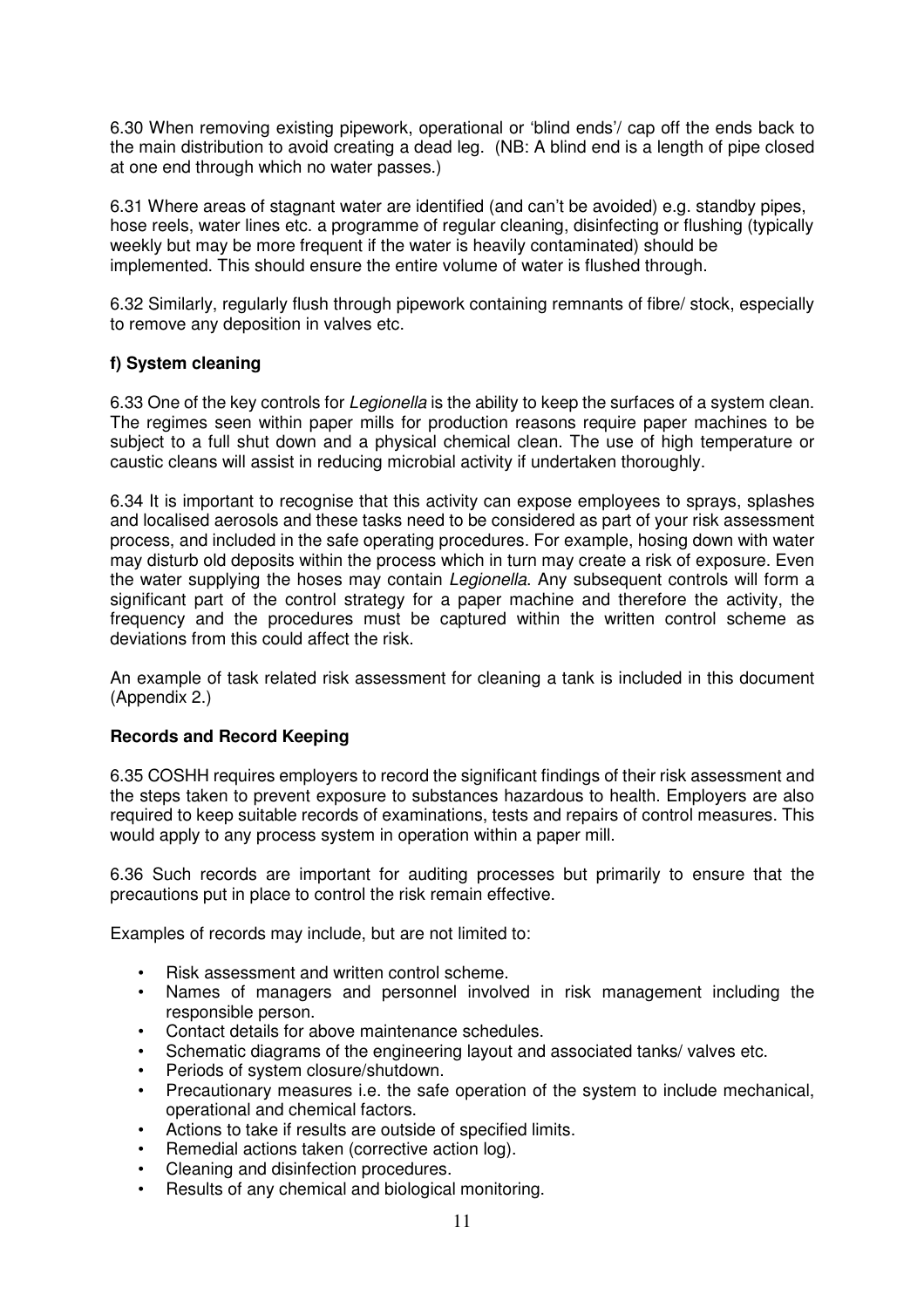- Training records.
- Review meetings to include time schedules etc.

It is recognised that some of the above information may be held within the risk assessment or written control scheme.

6.37 Record keeping plays an essential part in any control scheme as it not only provides evidence of what needs to be and has been done, but it also enables trend analysis to be carried out which can help predict future situations where risks may occur.

Records that you are legally required to keep include:

- the risk assessment and any reviews
- the written control scheme
- the names and position of persons involved in the scheme
- test, inspection and monitoring, including analytical results
- copies of training records for legionella awareness, sampling etc.
- remedial actions resulting from the above
- details of any of other health and safety issues relating to the scheme (e.g. Chemical Manufacturers Safety Data Sheet / COSHH)

6.38 These records should be retained throughout the period for which they remain current and for at least two years after that period. Records kept in accordance with any monitoring, inspection and tests results should be retained for at least five years.

#### **Training & competence**

6.39 It is important that anyone who is exposed to the risk and those involved in managing the risk, are aware of the risk assessment findings, the control scheme, and understand the consequence of poor control of systems in relation to possible health related risk. The risk assessment should determine training needs of individuals involved in implementing the control scheme.

#### **Lines of communication**

6.40 Investigation of previous outbreaks of Legionnaires' disease (in other sectors) has identified inadequate management, lack of training and poor communication as contributory factors. Therefore, it is important that roles and responsibilities of individuals are defined within the written control scheme (i.e. who does what, where and when). In addition, it is important to identify lines of communication between all parties.

#### **Environmental and process impact**

6.41 As well as the responsibilities to reduce the risk of ill health from exposure to potential legionella bacteria in water systems, consideration should be given to other requirements of the process, other regulations and enforcement agencies in determining the most effective control. For example, mill environmental permits and the requirement to work to Best Available Techniques (BAT) must be considered to minimise fresh water usage and reduce chemical/biocide usage where possible. The impact of chemical control measures on subsequent effluent treatment should also be considered, along with adjusting operating parameters (such as temperature) to the detriment of process efficiency. Failure to consider the knock-on impact of control measures may ultimately be counterproductive. In summary, an integrated approach to control is required.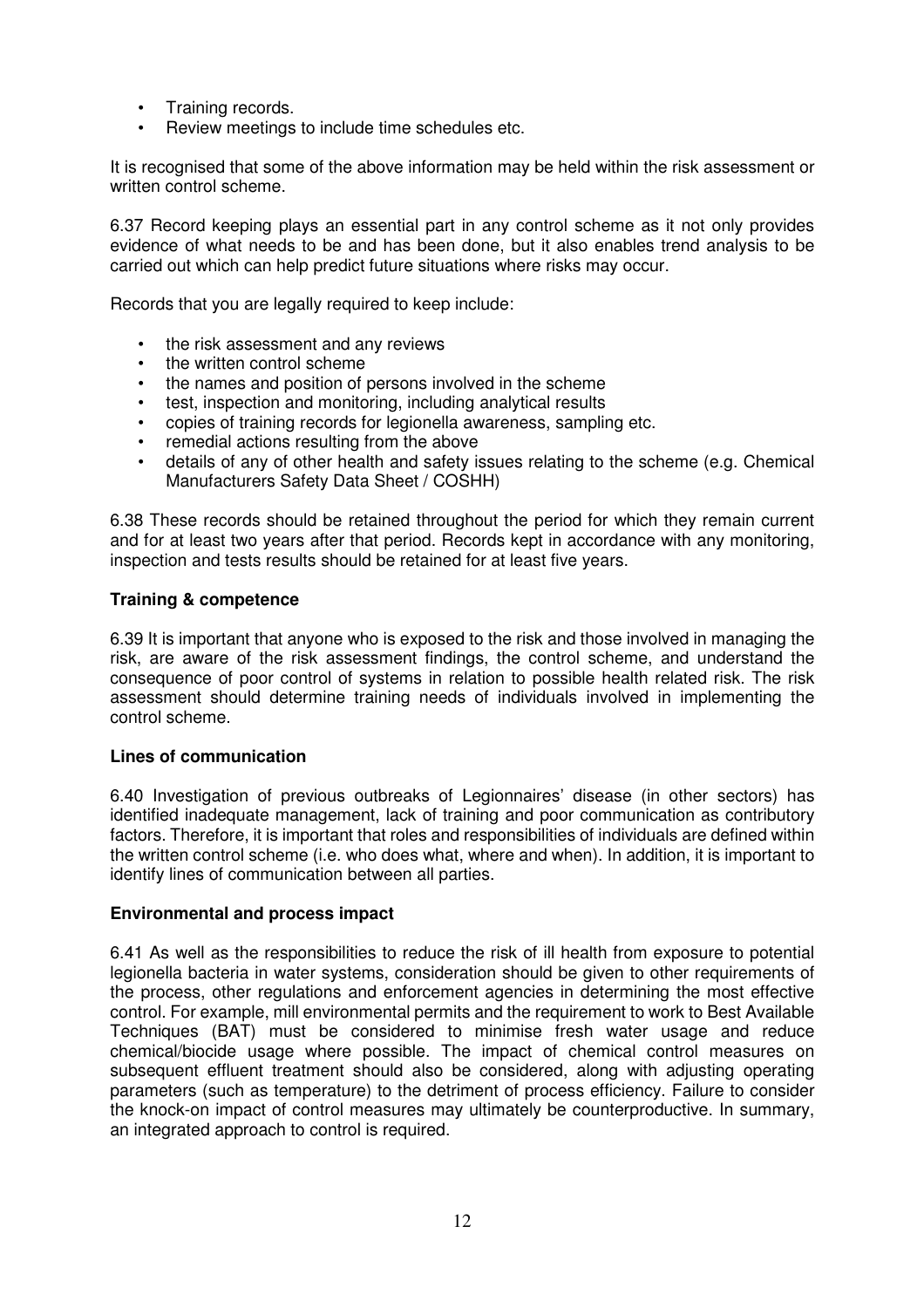## **Monitoring and routine inspection**

6.42 Once the scheme has been developed and all controls have been agreed, it must be implemented and communicated fully to staff to ensure they adhere to it. Monitoring the scheme forms an important part in confirming effective implementation of control measures and facilitates ongoing assessment of risk. Any increased risk identified through monitoring and inspection ought to be reflected through completion of appropriate remedial action and managed in a review of the risk assessment and written control scheme.

6.43 The frequency and extent of routine monitoring will depend on the operating characteristics of the process water system, as will associated control levels. Parameters monitored and control levels for these will vary from process to process and should be set to define an "in control" process for each mill.

An example of a monitoring programme with control levels is included in the document (Appendix 3.)

## **Specific legionella testing**

6.44 There is no specific guidance given in HSG 274 Part 3 for industrial process waters associated with the paper manufacturing process. Legionella testing is advocated in HSG 274 Part 1 for cooling towers (quarterly) and in HSG 274 Part 2 for hot and cold water systems, as required, but only if there is a specific reason to do so.

6.45 The decision to undertake Legionella monitoring is down to individual sites and should be informed by the risk assessment. However, it may be justified if you have identified potential 'high risk' areas around the process, even if you have a thorough water treatment regime, cleaning regimes, general monitoring and action plans in place. Periodic Legionella testing will allow you to demonstrate the ongoing effectiveness of the written control scheme or alert you to the need for remedial action.

6.46 Initial testing should be carried out monthly to allow you to establish baseline levels. The frequency of testing should be reviewed and continued until such a time as there is confidence in the effectiveness of the regime, and from which in-house 'baseline' levels can be set.

6.47 Periodic sampling provides a useful indication of the conditions at the time, it is important as part of the risk assessment to monitor trends and make it easier to identify any significant changes that could indicate the need to apply additional controls.

**NB:** In waters that have a high background microbiological count, testing for *Legionella* using culture methods may not be appropriate.

#### **Remedial actions**

6.48 Remedial actions should be defined for each control strategy or system failure as defined by the monitoring programme/control levels. Appendix 3 gives examples.

6.49 Where appropriate, remedial actions should themselves be risk assessed including exposure to *Legionella* as a hazard. This is particularly relevant where actions (tasks) involve cleaning and/or chemical dosing.

## **Review of risk assessment**

6.50 The risk of exposure to Legionella should be reviewed if there are any significant changes to the process or to control strategies, (including water treatment, chemical supplier or programme).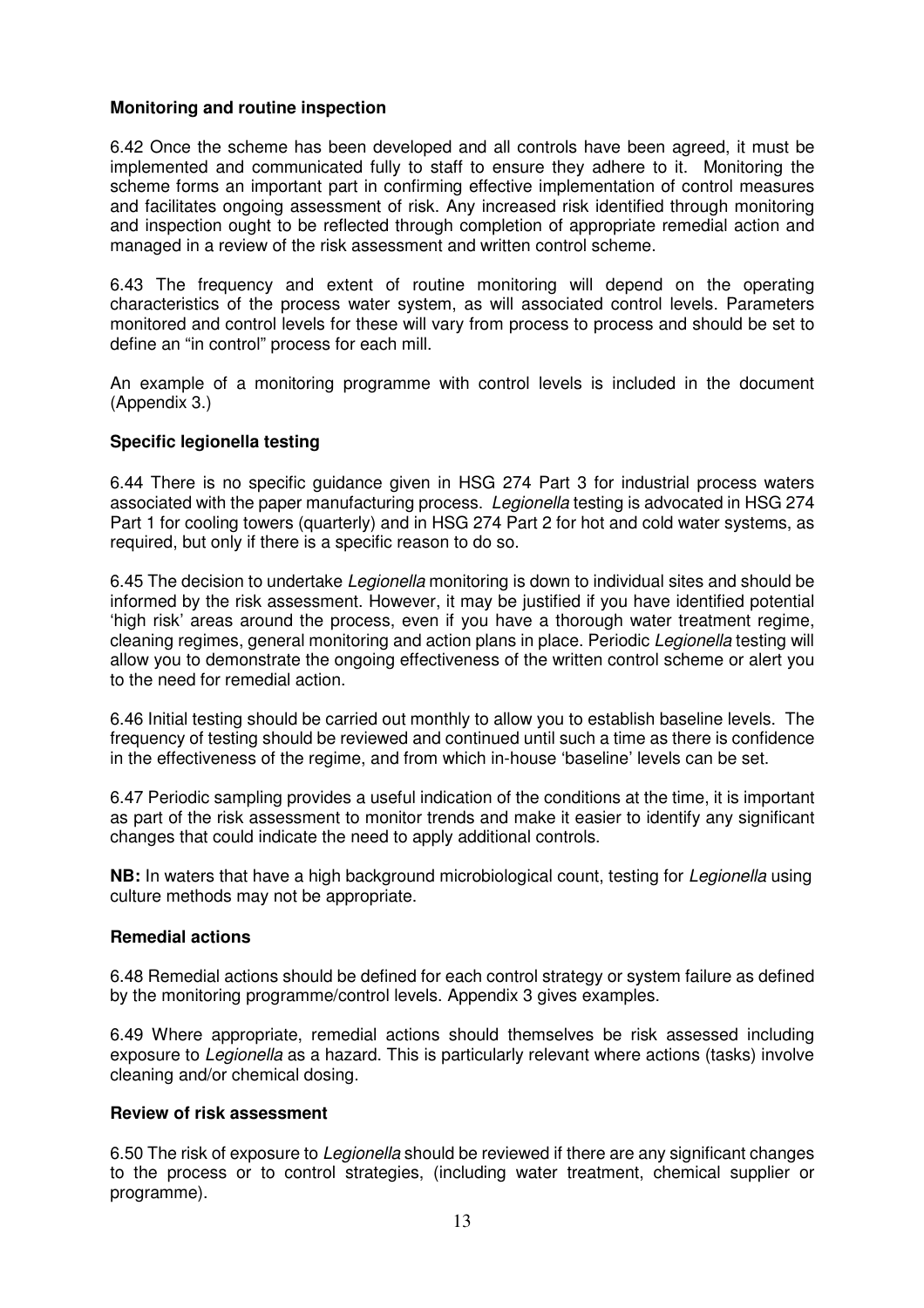6.51 As previously stated, in many cases paper mills will be operating regimes and procedures designed to enhance production and minimise down time. Such regimes could and should be included in the written control scheme as control strategies. It is important to note; should any such regime change for reasons other than Legionella control, for example a change to a biocide programme for runnability, then the overall risk of Legionella will need to be reviewed as the control strategy will have changed.

#### **7. Other sources of information**

7.0 It is not the intention of this guidance to replicate word for word existing information on Legionella. However, it is recommended that you read other sources of useful information including:

The Control of Substances Hazardous to Health Regulations 2002 (as amended). Approved Code of Practice and guidance L5 6<sup>th</sup> Edition. http://www.hse.gov.uk/pubns/books/l5.htm

Legionnaires' disease The control of legionella bacteria in water systems - Approved Code of Practice and guidance on regulations: 4th Edition 2013 http://www.hse.gov.uk/pubns/books/l8.htm

HSG 274 Technical Guidance http://www.hse.gov.uk/pubns/books/hsg274.htm

BS 8580:2010 'Water quality – Risk assessments for legionella control – Code of Practice;

Health and Safety Executive http://www.hse.gov.uk/legionnaires/index.htm

Legionella Control Association http://www.legionellacontrol.org.uk/

Water Management Society Guidance on the Principles of Legionella Risk Assessment in Industrial Process Water Systems

#### **8. Appendices (NB: These are examples and NOT templates)**

Appendix 1: Example of an overview risk assessment for the papermaking process.

Appendix 2: Example of a task related legionella risk assessment.

Appendix 3: Example of a legionella monitoring programme.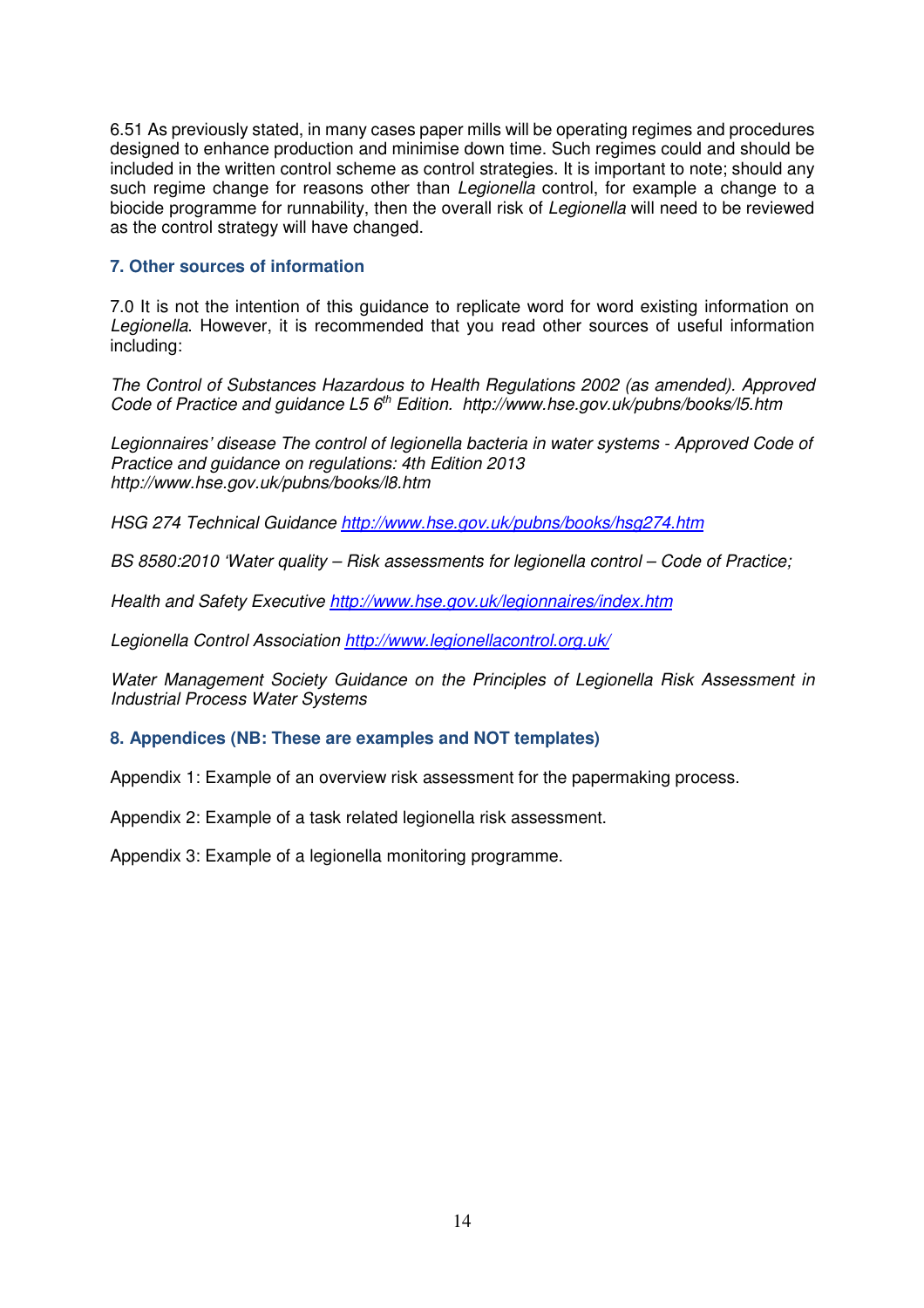## APPENDICES

- Appendix 1: Example of an overview risk assessment for the papermaking process.
- Appendix 2: Example of a task related legionella risk assessment.
- Appendix 3: Example of a legionella monitoring programme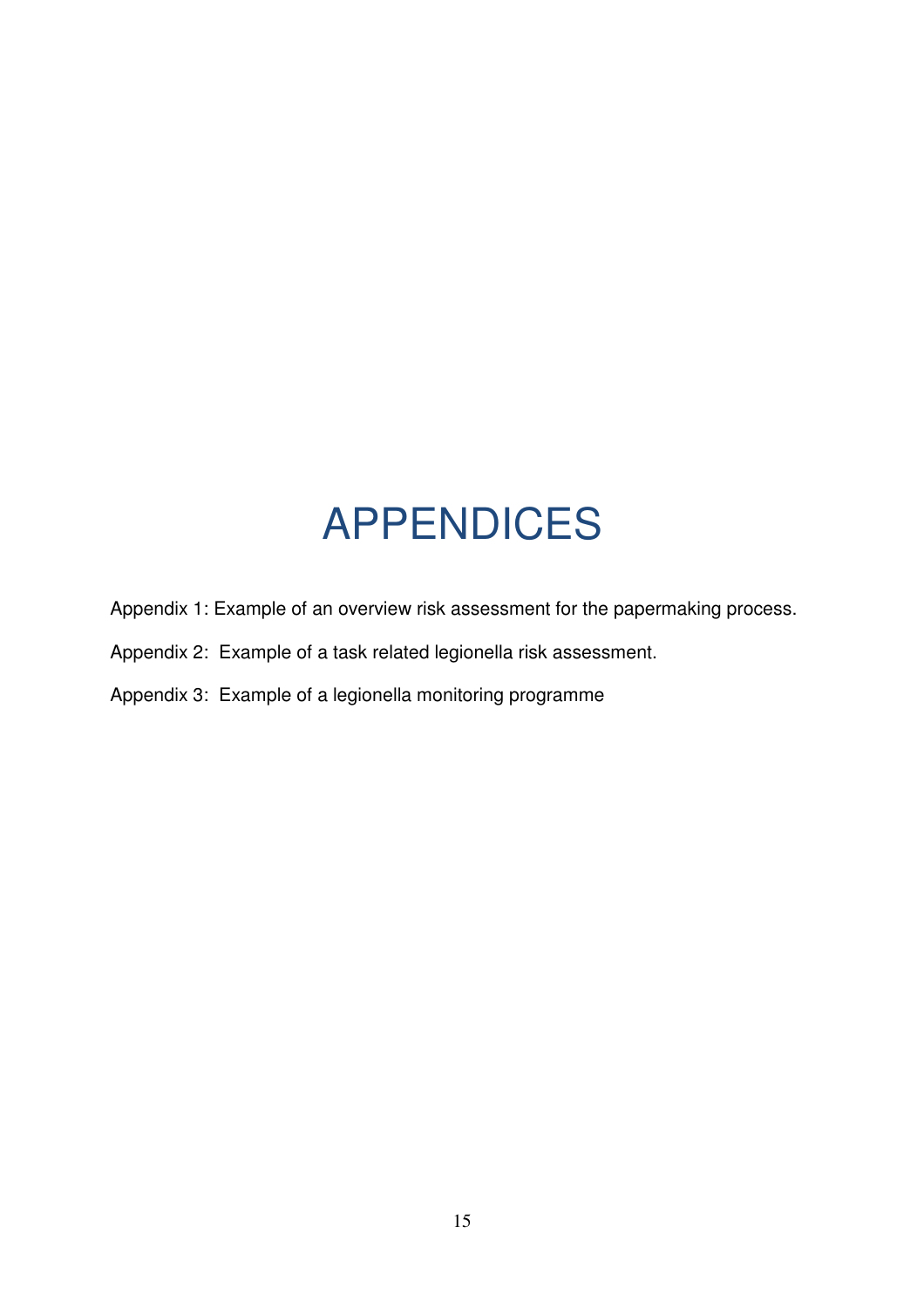#### **Appendix 1: Example of an overview risk assessment for the papermaking process**

| Date of Assessment:                                                      |       |                 |                     |                      | Process / Area                                                                                                  | <b>Assessment Code</b><br><b>Number:</b> |
|--------------------------------------------------------------------------|-------|-----------------|---------------------|----------------------|-----------------------------------------------------------------------------------------------------------------|------------------------------------------|
| Issue $1 - Day / Month 2017$                                             |       |                 |                     | Site - Water Systems |                                                                                                                 | Paper MC 1 - Water 001                   |
| <b>Assessment Team:</b>                                                  |       |                 |                     |                      |                                                                                                                 |                                          |
| Authorisation: This process must only be performed by trained personnel. |       |                 |                     |                      |                                                                                                                 |                                          |
| <b>Equipment Required:</b>                                               |       |                 |                     |                      |                                                                                                                 |                                          |
|                                                                          |       |                 |                     |                      |                                                                                                                 |                                          |
| <b>Scoring</b>                                                           |       |                 |                     |                      |                                                                                                                 |                                          |
|                                                                          |       |                 |                     |                      |                                                                                                                 |                                          |
| Likelihood                                                               | Score | <b>Severity</b> | $12 - 25$ Must have |                      | $\bigcirc$                                                                                                      |                                          |
| Remote                                                                   |       | Negligible      | immediate action    |                      |                                                                                                                 |                                          |
| Unlikely                                                                 |       | Slight          | $6 - 11$ Reduction  |                      | <b>STOP!</b> – If you are not suitably trained to complete this task, <b>do not continue</b> and report to your |                                          |
| Possible                                                                 | 3     | Serious LTA     | action required.    |                      | manager.                                                                                                        |                                          |
| Likely                                                                   |       | Very Serious    | $0 - 5$ Continue to |                      | <b>STOP!</b> - Talk to other people in the area, and make sure they are not affected by this work. Make         |                                          |
| Very likely                                                              |       | Major threat    | monitor.            |                      | sure they understand what you are doing so they can take precautions to avoid harm.                             |                                          |
| Process Evaluation (Risk assessment & Safe System of Work)               |       |                 |                     |                      |                                                                                                                 |                                          |

#### **Statement of fact.**

The process employed at (insert company name) is water based with the addition of reclaimed fibre, starch, fillers and dyes. The fast moving water system, heated to between 43 – 50°C, will be a competitive environment for any organism. The industry has a long history of using this or very similar processes with the application of biocides to the process water. Although the process is designed with a high level of re-use of water, the entire system volume is refreshed with new borehole water approximately every 24hrs. At (company name) the workforce on the paper machine tend to be long serving, often with careers spanning over 25 years in the mill. There is no known record of a reported outbreak or a pattern of illness attributable to the process water. This risk assessment has been raised to ensure the health of our employees, visitors and neighbours is not adversely affected by our process.

| Ref | Task / Area / Source                                                                  | <b>Hazard</b>                                   |  | <b>RPN</b> | <b>Actions</b>                                                                                                                                                                                                         |  | <b>RPN</b> |
|-----|---------------------------------------------------------------------------------------|-------------------------------------------------|--|------------|------------------------------------------------------------------------------------------------------------------------------------------------------------------------------------------------------------------------|--|------------|
|     | <b>Process Running</b>                                                                |                                                 |  |            |                                                                                                                                                                                                                        |  |            |
|     | Stock Prep - Hydro Pulper<br>Equipment and area inspection required periodically      | Localised bio aerosols<br>including legionella. |  | 15         | Biocide treatment and monitoring regime in place. Limited<br>exposure time during the shift                                                                                                                            |  |            |
|     | Stock Prep - Drum sorters<br>Equipment and area inspection required periodically      | Localised bio aerosols<br>including legionella. |  | \15'       | Biocide treatment and monitoring regime in place. Inspection<br>hatch, cover installed on reject sorters to prevent aerosol<br>escape                                                                                  |  |            |
|     | Paper Machine - Wire area<br>Equipment and area inspection required periodically      | Localised bio aerosols<br>including legionella. |  | 15         | Biocide treatment and monitoring regime in place.<br>Limited exposure time during the shift<br>De-mister units in operation.<br>Third party legionella testing regime in place<br>Formalise periodic tank inspections. |  |            |
|     | Paper Machine - Press Section<br>Equipment and area inspection required periodically. | Localised bio aerosols<br>including legionella. |  | 15         | Biocide treatment and monitoring regime in place.<br>Limited exposure time during the shift                                                                                                                            |  |            |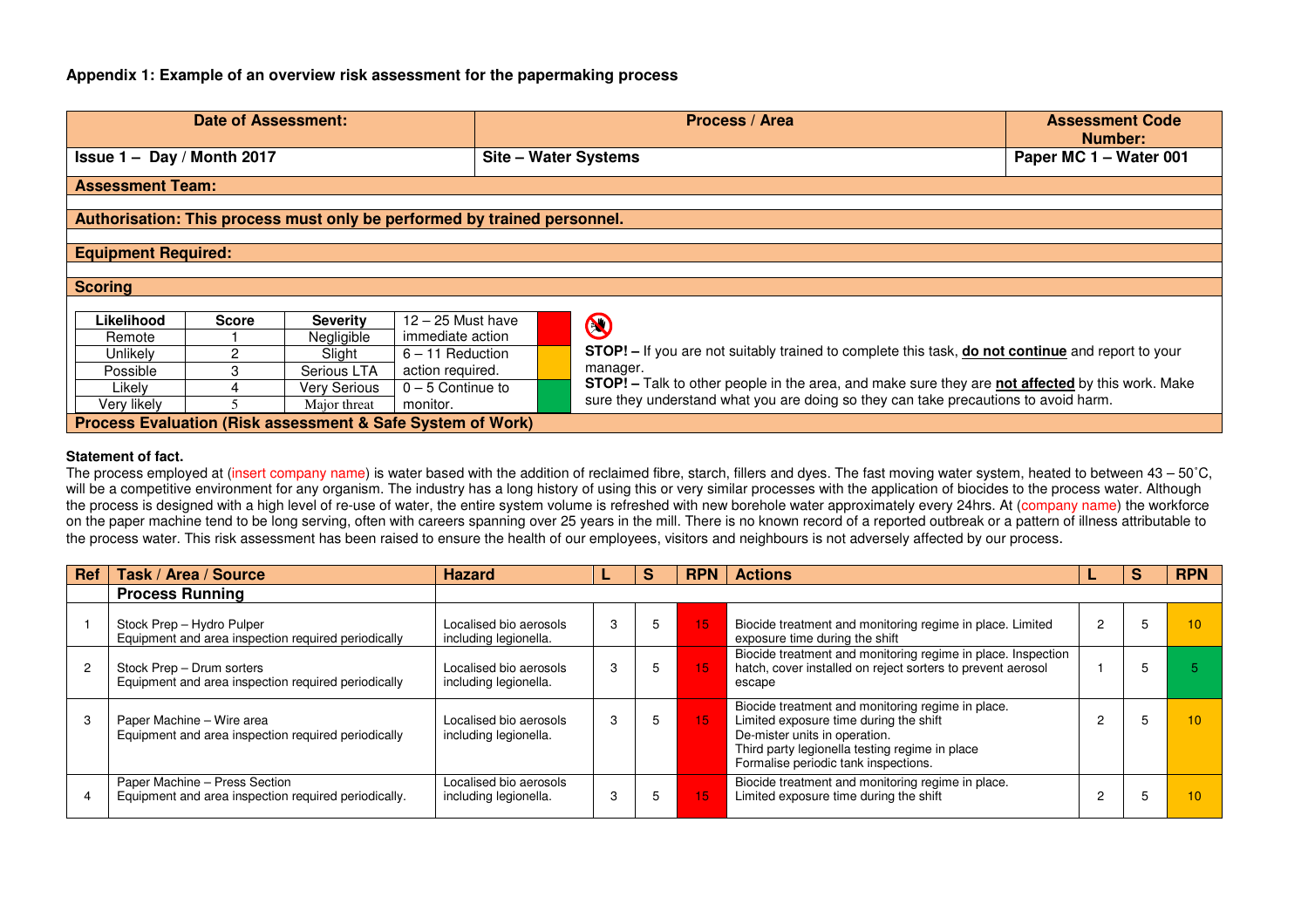| Ref            | Task / Area / Source                                                                                                                  | <b>Hazard</b>                                   |                         | S | <b>RPN</b>      | <b>Actions</b>                                                                                                                                                                                                                                                      | L              | S | <b>RPN</b>      |
|----------------|---------------------------------------------------------------------------------------------------------------------------------------|-------------------------------------------------|-------------------------|---|-----------------|---------------------------------------------------------------------------------------------------------------------------------------------------------------------------------------------------------------------------------------------------------------------|----------------|---|-----------------|
| 5              | Paper Machine - Wet end<br>Machine has high pressure and low pressure showers<br>which run continuously.                              | Localised bio aerosols<br>including legionella. | 3                       | 5 | 15              | Showers use clean borehole water with biocide treatment<br>and monitoring regime. De-mister units in operation<br>Limited exposure time during the shift                                                                                                            | $\mathbf{2}$   | 5 | 10              |
| 6              | Cleaning down - Machine Floor<br>Hoses used on machine floor by operators for daily<br>cleaning activities. Water supplied from xxxxx | Localised bio aerosols<br>including legionella. | 2                       | 5 | 10              | Hoses use clean borehole water with biocide treatment and<br>monitoring regime.<br>Limited exposure time during the shift                                                                                                                                           | 1              | 5 | 5 <sup>1</sup>  |
| $\overline{7}$ | Cleaning down - Basement area<br>Hoses used in basement by operators for daily cleaning<br>activities. Water supplied from xxxxx      | Localised bio aerosols<br>including legionella. | $\overline{2}$          | 5 | 10 <sup>°</sup> | Hoses use clean borehole water with biocide treatment and<br>monitoring regime in place.<br>Limited exposure time during the shift                                                                                                                                  | $\mathbf{1}$   | 5 | 5 <sup>1</sup>  |
| 8              | Size Press - Supplied from xxxxx.                                                                                                     | Localised bio aerosols<br>including legionella. | 3                       | 5 | 15              | Biocide treatment and monitoring regime in place.<br>Starch and water applied at min. x°C                                                                                                                                                                           | 1              | 5 | 5 <sup>5</sup>  |
| 9              | Water Treatment Plant.                                                                                                                | Localised bio aerosols<br>including legionella. | 2                       | 5 | 10 <sup>°</sup> | Conditioning tank<br>IC reactor<br>Flash aeration tank<br>DAF Dissolved Air Flotation Unit<br>No aerosol when running<br>Periodic legionella sampling tests                                                                                                         | 1              | 5 | 5 <sup>1</sup>  |
|                | <b>Process Shut</b>                                                                                                                   |                                                 |                         |   |                 |                                                                                                                                                                                                                                                                     |                |   |                 |
| 10             | Stock prep area - Cleaning activities, especially if slime<br>formation identified.                                                   | Localised bio aerosols<br>including legionella. | 4                       | 5 | 20              | Biocide treatment and monitoring regime in place<br>for hose water.<br>Identify high risk areas with slime formation and designate<br>as 'high risk' requiring specific control measures and<br>cleaning procedures (See SSoW 001 High Risk Cleaning<br>Activities) | $\overline{c}$ | 5 | 10 <sup>1</sup> |
| 11             | Paper Machine - Wire Area<br>Cleaning activities, especially if slime formation<br>identified.                                        | Localised bio aerosols<br>including legionella. | 4                       | 5 | 20 <sub>1</sub> | Biocide treatment and monitoring regime in place<br>for hose water.<br>Identify high risk areas with slime formation and designate<br>as 'high risk' requiring specific control measures and<br>cleaning procedures (See SSoW 001 High Risk Cleaning<br>Activities) | $\overline{2}$ | 5 | 10 <sup>1</sup> |
| 12             | Paper Machine - Press Section<br>Cleaning activities, especially if slime formation<br>identified.                                    | Localised bio aerosols<br>including legionella. | $\overline{\mathbf{4}}$ | 5 | 20              | Biocide treatment and monitoring regime in place<br>for hose water.<br>Identify high risk areas with slime formation and designate<br>as 'high risk' requiring specific control measures and<br>cleaning procedures (See SSoW 001 High Risk Cleaning<br>Activities) | $\overline{2}$ | 5 | 10 <sup>1</sup> |
| 13             | Paper Machine - Dry end<br>Cleaning activities. (No slime formation in this area due<br>to no mist or splashing)                      | Localised bio aerosols<br>including legionella. | $\overline{2}$          | 5 | 10 <sup>°</sup> | Biocide treatment and monitoring regime in place for hose<br>water.                                                                                                                                                                                                 | -1             | 5 | 5               |
| 14             | Water Treatment Plant - Cleaning activities.                                                                                          | Localised bio aerosols<br>including legionella. | 3                       | 5 | 15              | Biocide treatment and monitoring regime in place for hose<br>water.<br>Identify high risk areas with slime formation and designate<br>as 'high risk' requiring specific control measures and<br>cleaning procedures (See SSoW 001 High Risk Cleaning<br>Activities) | $\overline{2}$ | 5 | 10 <sup>1</sup> |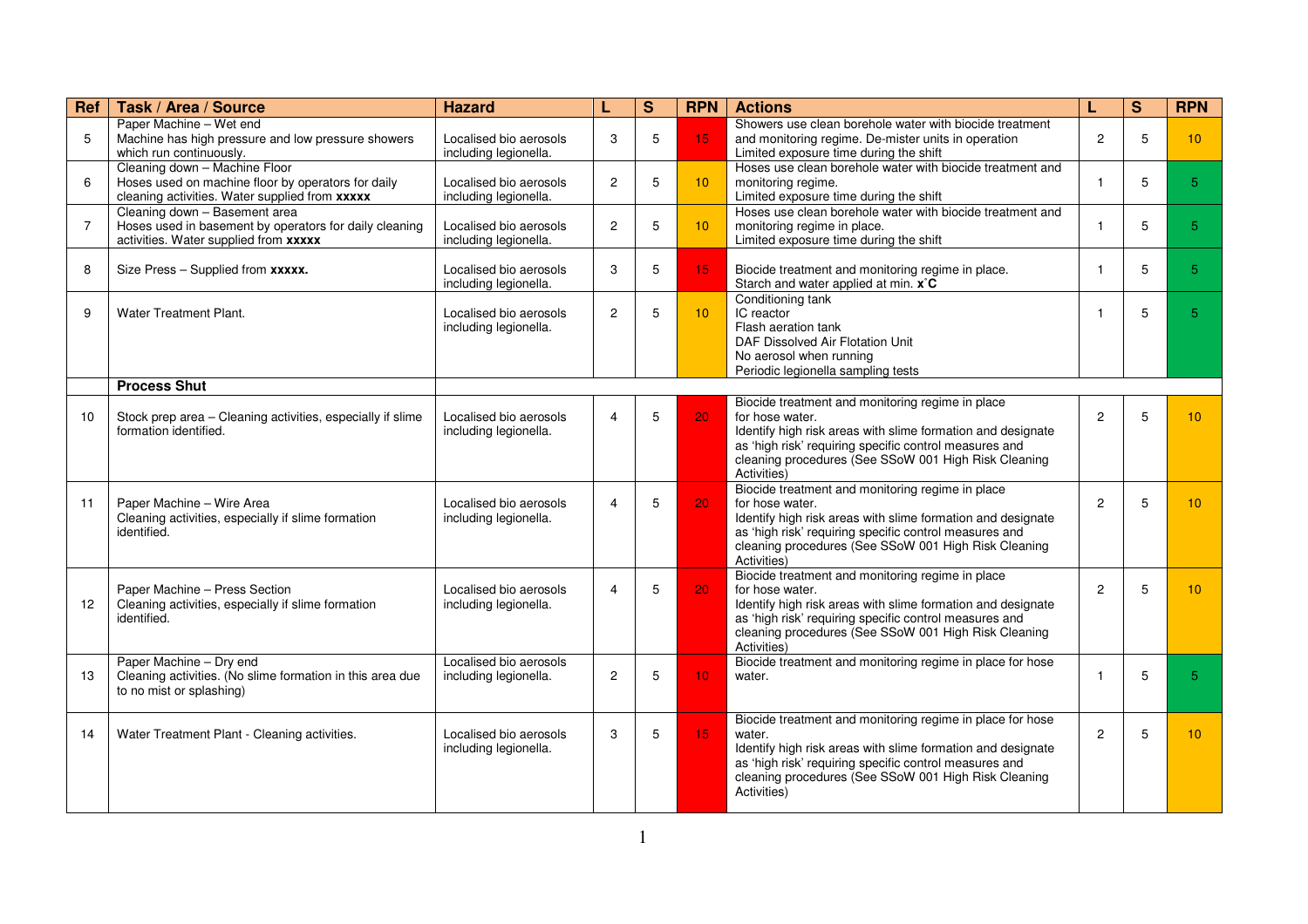|    | Ref   Task / Area / Source                                      | <b>Hazard</b>       |  | <b>RPN</b> | <b>Actions</b>                                                                                                                                                                                                                                                                                                                                                                         |  | <b>RPN</b> |
|----|-----------------------------------------------------------------|---------------------|--|------------|----------------------------------------------------------------------------------------------------------------------------------------------------------------------------------------------------------------------------------------------------------------------------------------------------------------------------------------------------------------------------------------|--|------------|
| 11 | Town water – Domestic supply, Fire hoses, Emergency<br>showers. | Legionella bacteria |  | 15.        | 1a. Contractor employed to complete periodic checks on the<br>"Towns water system" in order to comply with L8<br>requirements.<br>1b. Contractor employed to run water through all fire hoses,<br>showers & emergency showers on a weekly basis.<br>1c. Hand sheet maker equipment in the Laboratory flushed<br>out every week.<br>All records are maintained in the Log book on site. |  |            |

|    | Details of related Evaluations/ Risk Assessments etc    | Type & Number of People Affected by the Activity                                                                      |  |  |  |  |  |
|----|---------------------------------------------------------|-----------------------------------------------------------------------------------------------------------------------|--|--|--|--|--|
| a) | See L8 risk assessment from approved third party        | (e.g. Department, Category of persons etc)                                                                            |  |  |  |  |  |
|    | contractor for domestic and town water supply           | All production personnel, All Maintenance personnel, All Manufacturing Development personnel, Contractors & Visitors. |  |  |  |  |  |
| b) | See L8 risk assessment for process water system.        |                                                                                                                       |  |  |  |  |  |
| C) | See related file - Legionella Control Measures for      |                                                                                                                       |  |  |  |  |  |
|    | additional information on biocide treatment, monitoring |                                                                                                                       |  |  |  |  |  |
|    | regime, and SSoW                                        |                                                                                                                       |  |  |  |  |  |
| d) | COSHH risk assessment for handling, dispensing of       |                                                                                                                       |  |  |  |  |  |
|    | water treatment chemicals etc.                          |                                                                                                                       |  |  |  |  |  |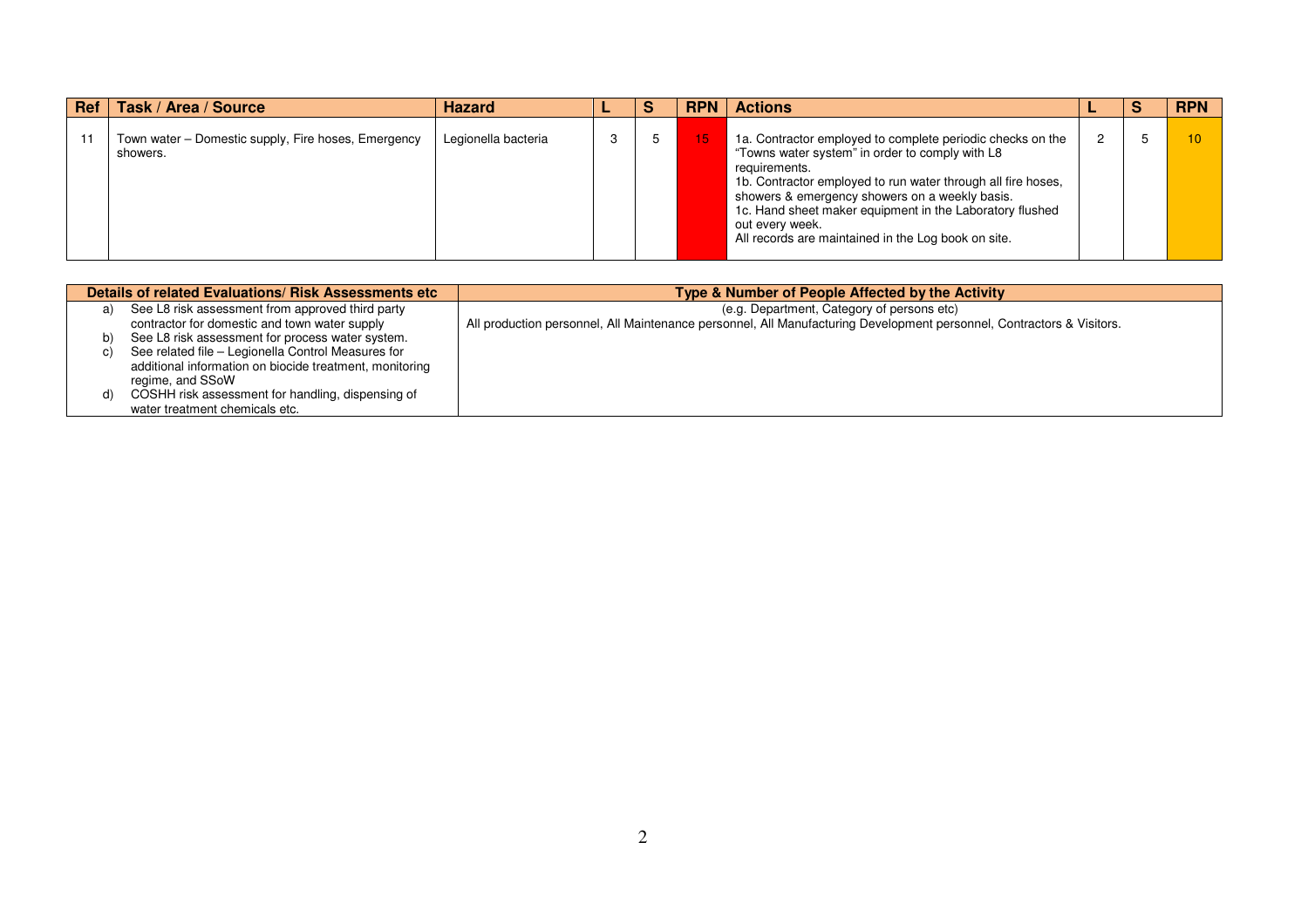#### **Appendix 2: Example of a task related legionella risk assessment**

#### **Task: - Cleaning a recovered fibre stock tank**

#### **Description of Task Undertaken:**

Due to residue build up on the inside of the holding tanks. Once a week the stock preparation operator will drain off the water and power wash the inside of the holding tank. During normal operation, the tank has a closed lid, but as part of the cleaning down activity, the lid is open to gain access. This is a one man operation, although other operators are in the vicinity during the task.

#### **Preconditions:**

• A risk assessment has been undertaken by a 'competent person' as defined within The control of legionella bacteria in water systems - Approved Code of Practice and guidance on regulations: 4<sup>th</sup> Edition 2013

- Inherent risks The assumption that the water system is or will become contaminated at some point with bacteria.
- •Operators are trained in the task.

| Task / Area                                 | What is the Hazard                                                            | Who is at risk                                | <b>Existing Controls</b>                                                                                                                                                                                                                                                                             | <b>Further Actions</b><br>Yes / No                                                                                            | Who and<br><b>Date</b>     | <b>Review Date</b> |
|---------------------------------------------|-------------------------------------------------------------------------------|-----------------------------------------------|------------------------------------------------------------------------------------------------------------------------------------------------------------------------------------------------------------------------------------------------------------------------------------------------------|-------------------------------------------------------------------------------------------------------------------------------|----------------------------|--------------------|
| Cleaning a<br>recovered fibre<br>stock tank | Inhalation of legionella bacteria and<br>other bio aerosols.                  | Operators /<br>employees and<br>third parties | Refer to the main risk assessment and requirements in<br>line with the HSE ACoP Legionnaires' disease the<br>control of legionella bacteria in water systems.<br>Refer to PABIAC guidance 'A practical guide for the<br>control of Legionella and other bioaerosols in paper mill<br>water systems'. |                                                                                                                               |                            |                    |
|                                             | Water temp between 20 - 45°C<br>which will encourage bacteria to<br>multiply. | As above                                      | Inlet water temp is checked and monitored on a weekly<br>basis.<br>Water temp in storage tank is checked and monitored                                                                                                                                                                               | Adjustment of<br>operating temperature<br>to avoid the ranges of<br>$20^{\circ}$ C - 45 $^{\circ}$ C                          | Maintenance<br>every week. | Every 6 Months     |
|                                             | Aerosols created by the process.                                              | As above                                      | Closed loop system does not expose employees to<br>airborne contamination                                                                                                                                                                                                                            | <b>No</b>                                                                                                                     |                            |                    |
|                                             | Nutrient input from recycled material<br>which can cause microbial growth.    |                                               | Biocide treatment and monitoring programme in place<br>Regular dip slide checks<br>and Legionella tests.<br>Results are recorded / validated and monitored for<br>increasing trends.                                                                                                                 | Where test results<br>show an increase.<br>additional chemical<br>treatment or action is<br>applied<br><b>No</b>              | Biocide<br>supplier        |                    |
|                                             | Slime / biofilm formation on the<br>inside of the tanks and agitator.         | As above                                      | Visual inspection on the condition of the tank and water -<br>evidence of scum / sediment, rust or corrosion.<br>Stock tanks are in constant use 24/7.                                                                                                                                               | Daily by operators<br>Programme in place<br>for flushing and<br>purging the system if<br>the process is down<br>for $>$ 24hrs | <b>Team Leader</b>         |                    |
|                                             | Stagnant water in dead legs.                                                  | As above                                      | All dead legs have been removed from the holding tanks<br>to the water inlet and outlet pipes.                                                                                                                                                                                                       | Where modifications<br>are made to the<br>process or plant,<br>consideration is given                                         |                            |                    |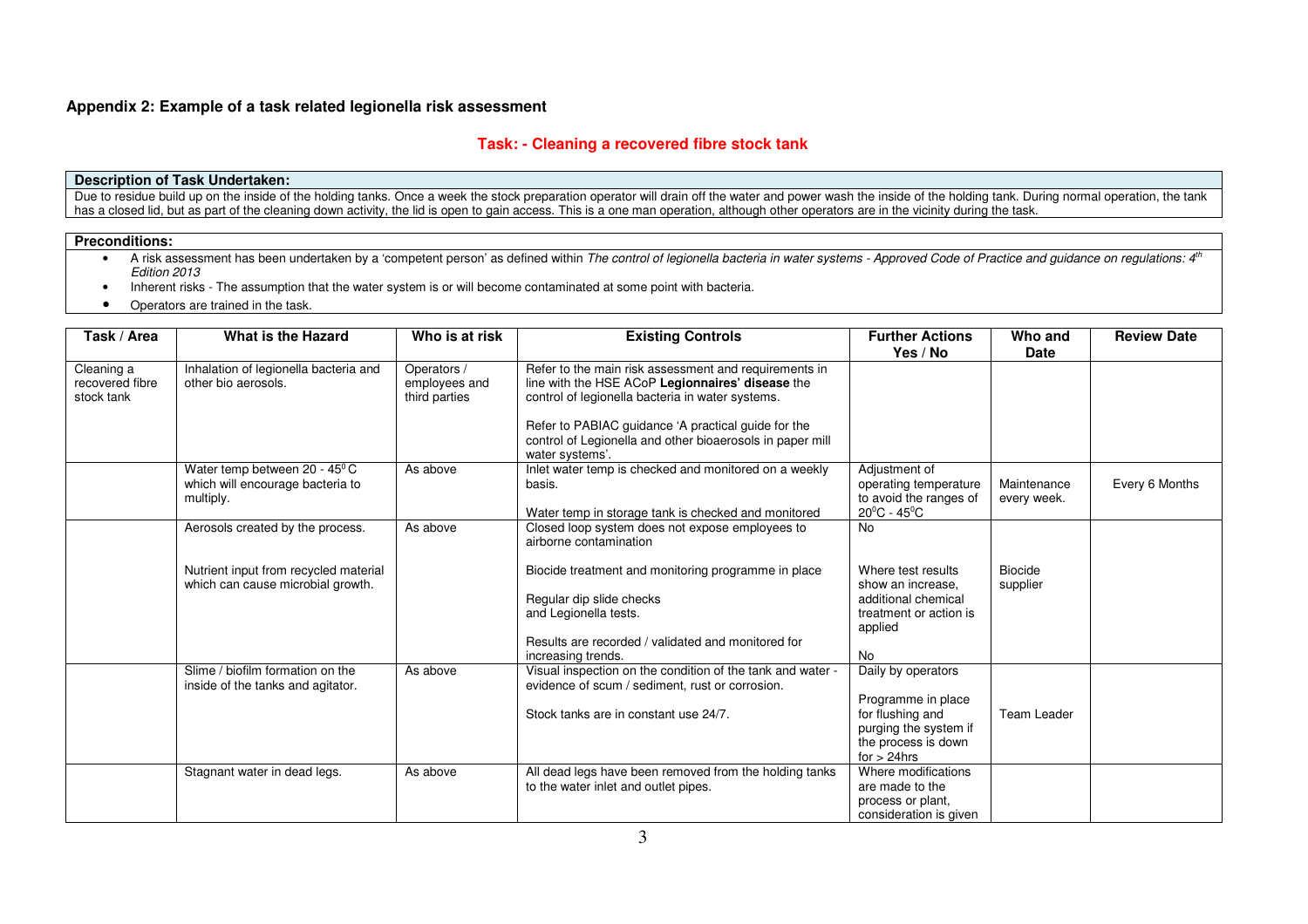|                                      |                                                                                         | to avoid creating any                  |                     |                     |
|--------------------------------------|-----------------------------------------------------------------------------------------|----------------------------------------|---------------------|---------------------|
|                                      |                                                                                         | dead legs in the                       |                     |                     |
|                                      |                                                                                         | system.                                |                     |                     |
| Stagnant water in hose lines, which  | Chemical cleaning and disinfection programme in place.                                  | Refer to monitoring                    |                     |                     |
| could encourage bacteria to multiply | Hose lines are cleaned through every 2 weeks.                                           | programme                              |                     |                     |
| Localised aerosol exposure through   | The method of cleaning will determine the necessary                                     | SSoW had been                          |                     |                     |
| spraying and splashing               | control measures which will need to be in place.                                        | written for this task.                 |                     |                     |
|                                      |                                                                                         | All operators need to<br>have read and | Operators           |                     |
|                                      | Cleaning the tank by hand will reduce the risk<br>of exposure to aerosol contamination. | understood these                       |                     |                     |
|                                      | A hose pipe with limited water pressure can                                             | procedures.                            |                     |                     |
|                                      | confine aerosol exposure.                                                               |                                        |                     |                     |
|                                      | The use of a high pressure cleaner is likely to                                         | Team leaders to                        | <b>Team Leaders</b> |                     |
|                                      | create a large amount of aerosol                                                        | ensure compliance                      |                     |                     |
|                                      | contamination.                                                                          | with the SSoW.                         |                     |                     |
|                                      | The addition of a suitable cleaning agent as                                            |                                        |                     |                     |
|                                      | part some pre-treatment process may assist                                              | <b>Install Local Exhaust</b>           |                     |                     |
|                                      | with the breakdown of material, and limit                                               | Ventilation above the                  | Engineering         |                     |
|                                      | exposure time.                                                                          | tanks to remove                        | Manager             |                     |
|                                      |                                                                                         | aerosols.                              |                     |                     |
|                                      | Demister units are in operation during clean downs.                                     | Routine and annual                     |                     | As required legally |
|                                      |                                                                                         | LEV checks are                         |                     |                     |
|                                      | Operators are fully trained and competent.                                              | carried out.                           |                     |                     |
|                                      |                                                                                         |                                        |                     |                     |
|                                      | Depending upon the method of cleaning and if pre-                                       | Operator checks units                  |                     |                     |
|                                      | treatment chemicals are being used a selection of PPE /                                 | prior to commencing                    |                     |                     |
|                                      | RPE to an approved standard are worn during the clean                                   | task.                                  |                     |                     |
|                                      | down operation.                                                                         |                                        | Safety              |                     |
|                                      |                                                                                         | Keep training records                  | Manager             |                     |
|                                      | Low level health surveillance for dermatitis including skin                             | up to date.                            |                     |                     |
|                                      | checks in operation.                                                                    |                                        |                     |                     |
|                                      | Limited expose to other employees during the clean                                      | Ensure compliance                      | Team leader         |                     |
|                                      | down operation. Area is cordoned off.                                                   | with SSoW.                             |                     |                     |
|                                      |                                                                                         |                                        |                     |                     |
|                                      |                                                                                         | System in place for                    |                     |                     |
|                                      |                                                                                         | dealing with any OH                    |                     |                     |
|                                      |                                                                                         | issues raised.                         |                     |                     |
| Lack of monitoring of compliance     | Clear lines of communication and responsibility identified                              | Review current                         | Responsible         | Annually            |
| with existing control systems        | within the company.                                                                     | preventative                           | person(s)           |                     |
|                                      |                                                                                         | maintenance                            |                     |                     |
|                                      | Treatment chemical rates are monitored to ensure the                                    | programme to ensure                    |                     |                     |
|                                      | correct dosage is applied                                                               | that all items are                     |                     |                     |
|                                      |                                                                                         | covered and where                      |                     |                     |
|                                      | Visual check of all treatment drums, chemical storage                                   | appropriate records                    |                     |                     |
|                                      | areas.                                                                                  | have been kept of all                  |                     |                     |
|                                      |                                                                                         | maintenance work.                      |                     |                     |
|                                      | Access to competent advice                                                              | Review annually                        | Duty Holder         | Annually            |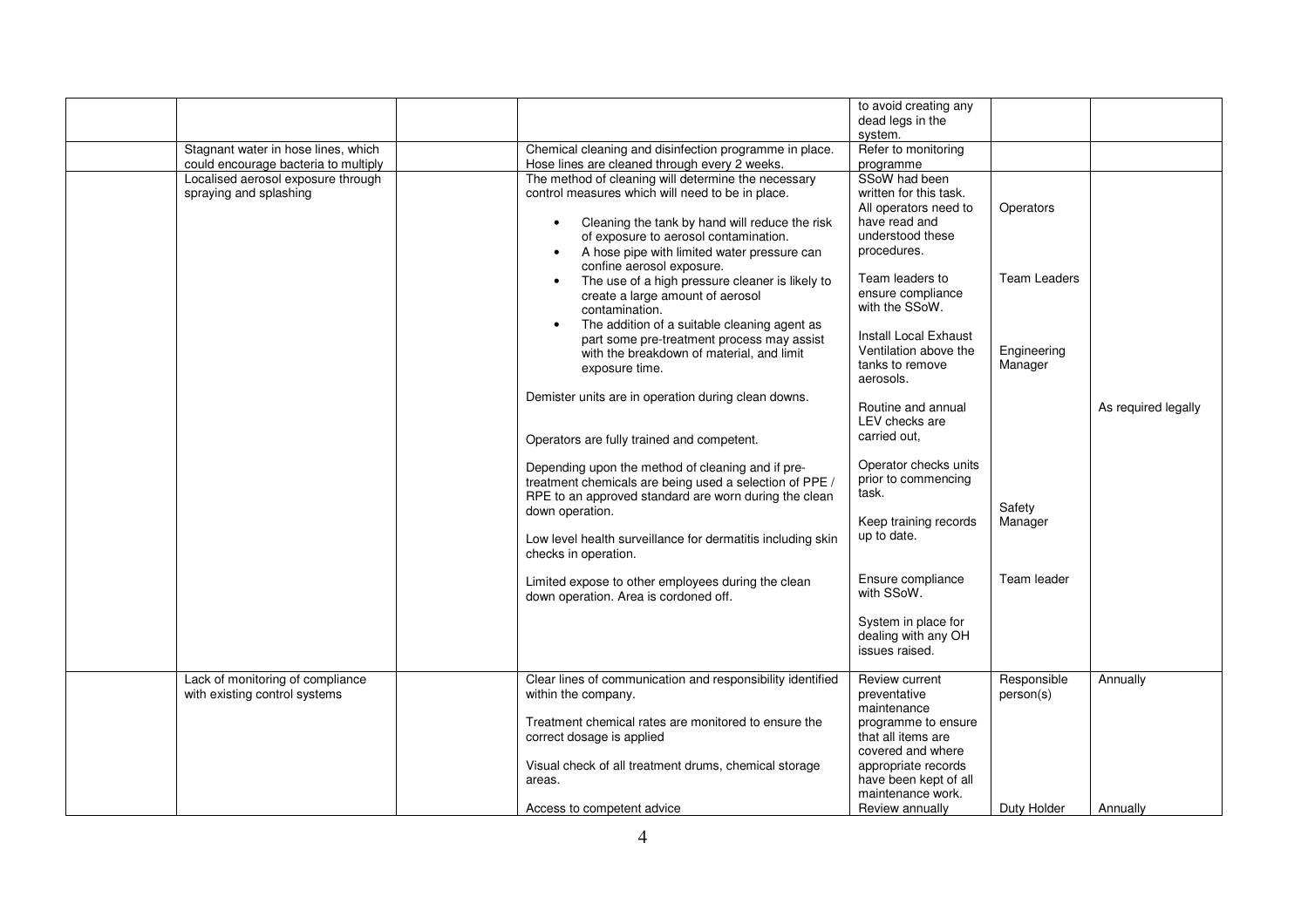## **Appendix 3: Example of a legionella / microbiological control monitoring programme**

|                              | <b>Description</b>                                                                                                                                                                                                                                                                     | Responsibility                         | Period                                          | <b>Control Level</b>                                                                             | Action if outside of control level                                                                                                                                                                                        |
|------------------------------|----------------------------------------------------------------------------------------------------------------------------------------------------------------------------------------------------------------------------------------------------------------------------------------|----------------------------------------|-------------------------------------------------|--------------------------------------------------------------------------------------------------|---------------------------------------------------------------------------------------------------------------------------------------------------------------------------------------------------------------------------|
| Legionella<br><b>Samples</b> | Sample x points around the process.<br>Sample points identified on schematic diagram and<br>within the written scheme. Details in responsible<br>person (name of person or company) folder<br>Sampled by independent responsible person<br>Tested by independent approved third party. | Site responsible person<br>to schedule | Quarterly                                       | No Legionella<br>detected                                                                        | Retest immediately.<br>If second set is positive, investigate affected<br>section<br>Retest after wash - negative result required to<br>demonstrate affective clean.<br>Further disinfection if positive result           |
| <b>Borehole</b><br>Water     | Check dosing pumps running                                                                                                                                                                                                                                                             | Site maintenance                       | Daily                                           | All running.                                                                                     | Identify fault if possible and fix. Contact biocide<br>supplier for support if necessary                                                                                                                                  |
|                              | Check dosing equipment operation and biocide<br>usage                                                                                                                                                                                                                                  | <b>Biocide supplier</b>                | Weekly                                          | All running, chemical<br>usage on target                                                         | Report any issues to maintenance dept. Agree<br>actions and timescales to resolve any problems<br>(provide new pumps if required)                                                                                         |
|                              | Test samples from x area and y area for free<br>halogen. (Confirm with biocide supplier test method)                                                                                                                                                                                   | <b>Biocide supplier</b>                | Weekly                                          | $0.2 - 0.5$ ppm free<br>chlorine residual<br><1ppm total chlorine<br>(vapour phase<br>corrosion) | Adjust dose flow to maintain target levels (Trends<br>reported in weekly report)                                                                                                                                          |
|                              | Perform dip slides on samples from X and Y (TAC<br>and Yeast/ Moulds)                                                                                                                                                                                                                  | <b>Biocide supplier</b>                | Weekly                                          | $<$ 10 <sup>2</sup> cfu TAC                                                                      | Report level to maintenance dept. Increase dose<br>flow to regain control. (Trends reported in<br>weekly report)                                                                                                          |
|                              | Check ATP, pH, redox, conductivity of X and Y                                                                                                                                                                                                                                          | <b>Biocide supplier</b>                | Weekly                                          | N/A                                                                                              | Report any unusual values to maintenance dept<br>((Trends reported in weekly report)                                                                                                                                      |
| <b>Process</b><br>Water      | Check dosing pumps running                                                                                                                                                                                                                                                             | Site maintenance                       | Daily                                           | All running.                                                                                     | Identify fault if possible and fix. Contact biocide<br>supplier for support if necessary                                                                                                                                  |
|                              | Test clarified water sample (X and Y) for Calcium<br>hardness (Bacterial activity increases VFA levels<br>which increases dissolved Calcium in the process<br>water)                                                                                                                   | Site maintenance                       | Daily                                           | 1800 - 2500ppm                                                                                   | Adjust dose time to each ply to maintain levels.<br>Check ratio of VFA to COD once per week to<br>ensure health of WTP                                                                                                    |
|                              | Check dosing equipment operation and biocide<br>usage                                                                                                                                                                                                                                  | <b>Biocide supplier</b>                | Weekly                                          | All running, chemical<br>usage on target                                                         | Report any issues to maintenance dept. Agree<br>actions and timescales to resolve any problems<br>(provide new pumps if required)                                                                                         |
|                              | Perform dip slides on samples from X designated<br>process sample points (TAC and Yeast/ Moulds)                                                                                                                                                                                       | <b>Biocide supplier</b>                | Weekly                                          | $<$ 10 <sup>2</sup> - 10 <sup>2</sup> cfu TAC                                                    | Report level to maintenance dept. Increase dose<br>time to regain control. If TAC level is<br>unresponsive after changes, schedule a system<br>clean for next maintenance shutdown. (Trends<br>reported in weekly report) |
|                              | Check ATP, pH, redox, conductivity of X designated<br>process sample points<br>Perform caustic system clean                                                                                                                                                                            | Biocide supplier<br>Maintenance /      | Weekly                                          | N/A                                                                                              | Report any unusual values to maintenance dept<br>((Trends reported in weekly report)<br>Increase frequency if TAC or other indicators are                                                                                 |
|                              |                                                                                                                                                                                                                                                                                        | Production                             | Min X/yr                                        | N/A                                                                                              | not responding to biocide addition increases.                                                                                                                                                                             |
| <b>Review</b>                | Review Risk Assessment and include whether any<br>exposure sampling should be scheduled or repeated                                                                                                                                                                                    | Site responsible person                | Annually or when a process<br>change identified | N/A                                                                                              | N/A                                                                                                                                                                                                                       |